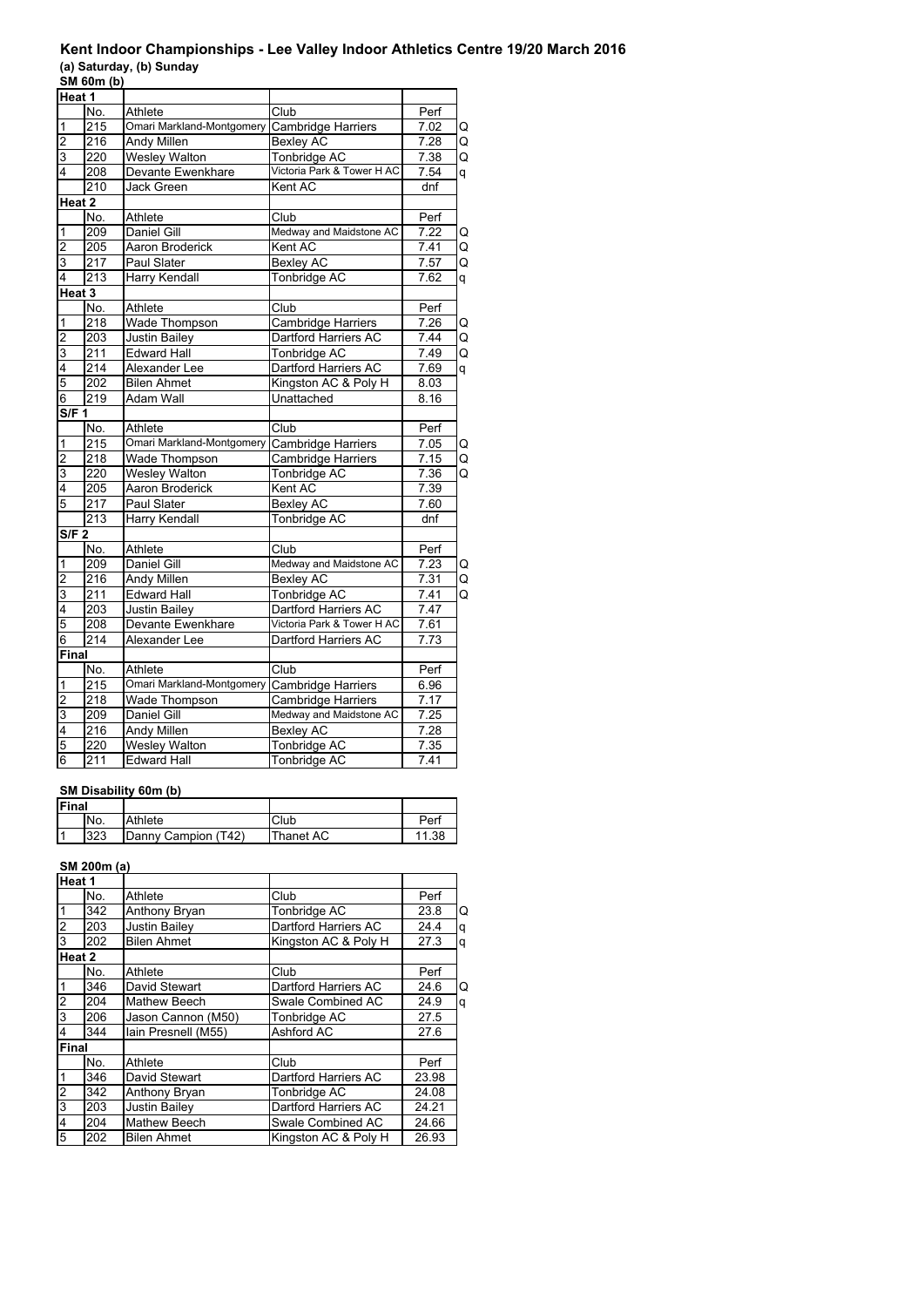#### **SM 400m (b)**

|              | Heat 1 |                      |                              |       |   |
|--------------|--------|----------------------|------------------------------|-------|---|
|              | No.    | Athlete              | Club                         | Perf  |   |
| 1            | 210    | Jack Green           | Kent AC                      | 48.67 | Q |
| 2            | 373    | Lewis Heffernan      | Medway and Maidstone AC      | 50.31 | Q |
| 3            | 369    | Alexander Atkins     | Dartford Harriers AC         | 51.21 | q |
| 4            | 371    | George Clements      | Medway and Maidstone AC      | 51.31 | q |
| 5            | 346    | David Stewart        | Dartford Harriers AC         | 51.70 |   |
|              | Heat 2 |                      |                              |       |   |
|              | No.    | Athlete              | Club                         | Perf  |   |
| 1            | 345    | Andrew Smitherman    | Cheltenham & County Harriers | 51.45 | Q |
| 2            | 372    | Mark Cryer           | Blackheath & Bromley H AC    | 51.78 | Q |
| 3            | 375    | <b>Steven Tester</b> | Tonbridge AC                 | 51.99 |   |
| 4            | 374    | Rawlston Morian      | Kent AC                      | 53.44 |   |
| 5            | 376    | Jahdo Vanterpool     | Invicta East Kent AC         | 53.62 |   |
| <b>Final</b> |        |                      |                              |       |   |
|              | No.    | Athlete              | Club                         | Perf  |   |
| 1            | 373    | Lewis Heffernan      | Medway and Maidstone AC      | 51.67 |   |
| 2            | 371    | George Clements      | Medway and Maidstone AC      | 52.70 |   |
| 3            | 369    | Alexander Atkins     | Dartford Harriers AC         | 52.87 |   |
|              | 345    | Andrew Smitherman    | Cheltenham & County Harriers | disa  |   |
|              | 372    | Mark Cryer           | Blackheath & Bromley H AC    | dns   |   |
|              | 210    | Jack Green           | Kent AC                      | dns   |   |

#### **SM 800m (a)**

| <b>IFinal</b> |     |                        |                      |         |
|---------------|-----|------------------------|----------------------|---------|
|               | No. | Athlete                | Club                 | Perf    |
|               | 399 | Alexander Hookway      | Tonbridge AC         | 2:02.87 |
|               | 374 | <b>Rawlston Morian</b> | Kent AC              | 2:03.99 |
| 13            | 398 | Sam Dowler             | Dartford Harriers AC | 2:04.00 |
| 4             | 401 | Andrew Scoones         | Swale Combined AC    | 2:07.74 |

#### **SM 1500m (b)**

| <b>Final</b> |     |                   |                      |         |
|--------------|-----|-------------------|----------------------|---------|
|              | No. | Athlete           | Club                 | Per     |
|              | 398 | <b>Sam Dowler</b> | Dartford Harriers AC | 4:22.12 |

## **SM 60m Hurdles (a)**

| <b>IFinal</b> |     |                       |                      |       |
|---------------|-----|-----------------------|----------------------|-------|
|               | No. | Athlete               | Club                 | Perf  |
|               | 324 | lLewis Church         | Tonbridge AC         | 8.68  |
|               | 212 | <b>Matthew Harris</b> | Ashford AC           | 9.10  |
|               | 202 | <b>Bilen Ahmet</b>    | Kingston AC & Poly H | 10.25 |

#### **SM High Jump (a)**

| Final          |     |                       |                           |      |
|----------------|-----|-----------------------|---------------------------|------|
|                | No. | Athlete               | Club                      | Ht   |
|                | 370 | Martin Brockman       | Medway and Maidstone AC   | 2.00 |
| $\overline{2}$ | 452 | <b>Thomas Howlett</b> | Dartford Harriers AC      | 2.00 |
| 3              | 324 | Lewis Church          | Tonbridge AC              | 1.90 |
| $\overline{4}$ | 451 | Mason Doyle           | Paddock Wood AC           | 1.85 |
| 5              | 213 | <b>Harry Kendall</b>  | Tonbridge AC              | 1.80 |
| 5              | 221 | <b>Paul Williams</b>  | Dartford Harriers AC      | 1.80 |
| $\overline{7}$ | 372 | <b>Mark Cryer</b>     | Blackheath & Bromley H AC | 1.75 |
| 8              | 202 | <b>Bilen Ahmet</b>    | Kingston AC & Poly H      | 1.60 |

## **SM Pole Vault (b)**

| Final          |     |                       |                         |      |            |
|----------------|-----|-----------------------|-------------------------|------|------------|
|                | No. | Athlete               | Club                    | Ht   |            |
|                | 370 | Martin Brockman       | Medway and Maidstone AC | 4.85 | <b>CBF</b> |
| 2              | 324 | Lewis Church          | Tonbridge AC            | 4.10 |            |
| 3              | 454 | Thomas Snee           | Kingston AC & Poly H    | 4.00 |            |
| $\overline{4}$ | 212 | <b>Matthew Harris</b> | Ashford AC              | 4.00 |            |
| 5              | 202 | <b>Bilen Ahmet</b>    | Kingston AC & Poly H    | 3.80 |            |
| 6              | 456 | Luke Williams         | Ashford AC              | 3.70 |            |
|                | 213 | Harry Kendall         | Tonbridge AC            | 3.50 |            |

 $\int$  1.85 o;1.90 o;1.95 o;2.00 xxo;2.05 xxx  $2$  1.85 o;1.90 xxo;1.95 xxo;2.00 xxx  $3$  324  $-$  1.85 o;1.90 xxo;1.95 xxx  $\int$  1.75 o;1.80 o;1.85 o;1.90 xxx 1.80 o;1.85 xxx 1.70 o;1.75 o;1.80 o;1.85 xxx  $\frac{1}{2}$  1.70 xo;1.75 o;1.80 xxx  $\begin{array}{ccc} \end{array}$  1.50 o;1.55 o;1.60 o;1.65 xxx

> $-$  4.50 xxo;4.70 xxo;4.85 o;5.00 xxx 3.80 o;3.90 -;4.00 xo;4.10 xo;4.20 xxo;4.50 o;4.70 xxx 4.00 o;4.10 xxx 3.60 o;3.70 -;3.80 o;3.90 xo;4.00 xxo;4.10 xxx 3.40 o;3.50 -;3.60 xo;3.70 xxo;3.80 xo;3.90 xxx 3.40 o;3.50 -;3.60 xo;3.70 xxo;3.80 xxx 3.40 xo;3.50 o;3.60 xxx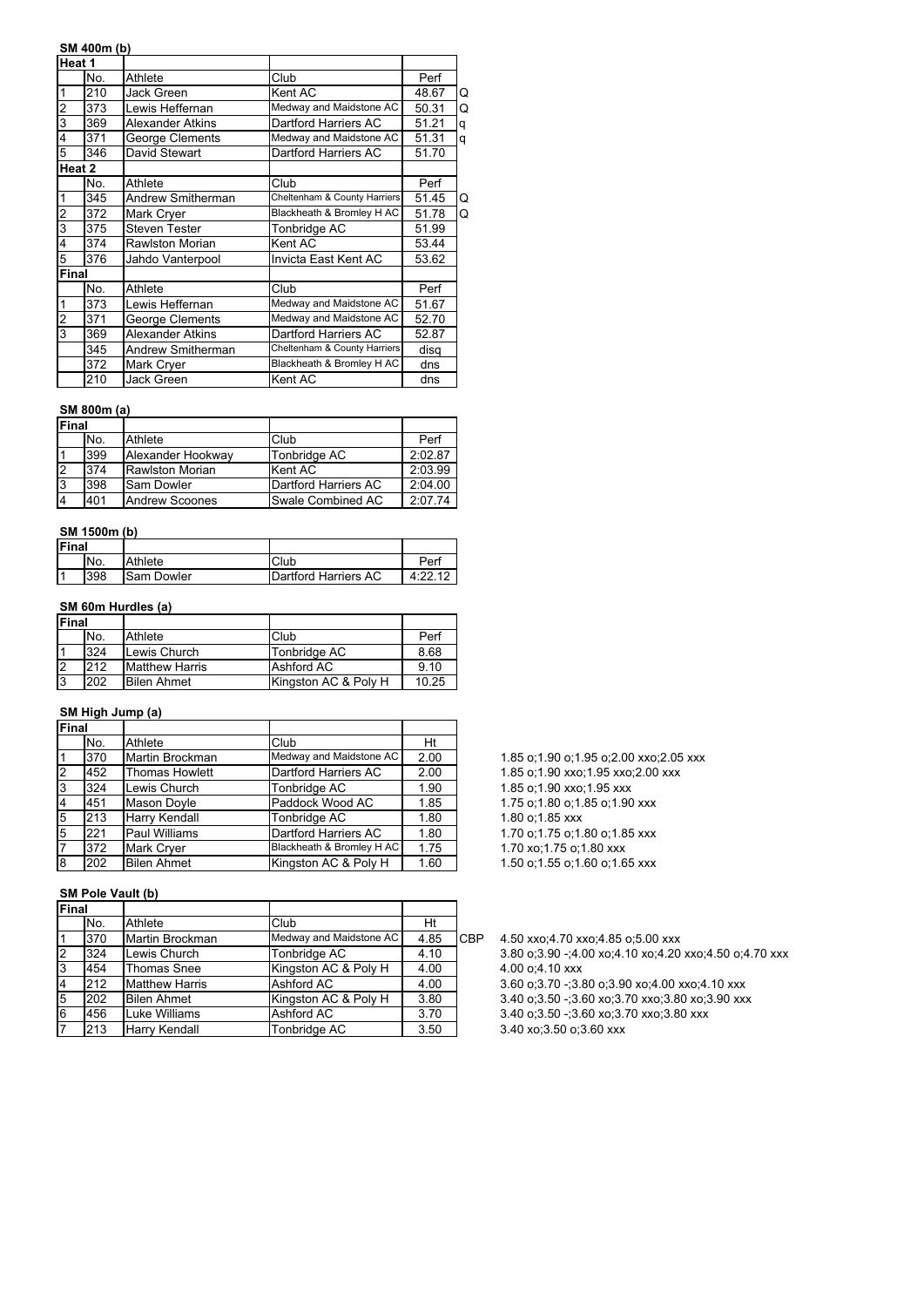#### **SM Long Jump (a)**

| <b>IFinal</b>  |     |                        |                      |             |                      |
|----------------|-----|------------------------|----------------------|-------------|----------------------|
|                | No. | Athlete                | Club                 | <b>Dist</b> |                      |
|                | 459 | Jacob Burton           | City of Sheffield    | 6.69        | 6.69; nj; nj; 2.65   |
| <b>2</b>       | 213 | <b>Harry Kendall</b>   | Tonbridge AC         | 6.42        | 6.30; 6.42; 4.57; 6. |
| l3             | 324 | Lewis Church           | Tonbridge AC         | 6.18        | 6.13; 6.12; 5.90; 6. |
| $\overline{4}$ | 214 | Alexander Lee          | Dartford Harriers AC | 5.99        | 5.94; 5.99; nj; 5.90 |
| 5              | 217 | Paul Slater            | Bexley AC            | 5.87        | nj; 5.75; nj; 5.87   |
| 6              | 458 | <b>Olaitan Awodesu</b> | <b>Bexley AC</b>     | 5.71        | nj; 5.71; 5.58; 5.53 |
|                | 216 | <b>Andy Millen</b>     | <b>Bexley AC</b>     | 5.46        | 5.46; 5.38; 5.07; 5. |
| 8              | 221 | Paul Williams          | Dartford Harriers AC | 5.34        | 5.06; 5.34; nj; nj   |
| 9              | 460 | Stephen Lake (M40)     | Ashford AC           | 5.04        | 5.04; 1.85; 3.46; 4. |

## **SM Triple Jump (b)**

| Final |     |                    |                      |       |                |
|-------|-----|--------------------|----------------------|-------|----------------|
|       | No. | Athlete            | Club                 | Dist  |                |
|       | 458 | lOlaitan Awodesu   | <b>Bexlev AC</b>     | 12.20 | ni             |
|       | 202 | <b>Bilen Ahmet</b> | Kingston AC & Poly H | 11.00 | 1 <sub>1</sub> |
|       | 462 | Jack Fox           | Dartford Harriers AC | ndr   | ni             |

# **SM Shot (a)**

| Final    |     |                         |                           |             |
|----------|-----|-------------------------|---------------------------|-------------|
|          | No. | Athlete                 | Club                      | <b>Dist</b> |
|          | 324 | Lewis Church            | Tonbridge AC              | 11.67       |
| 12       | 212 | <b>Matthew Harris</b>   | Ashford AC                | 11.38       |
| <b>3</b> | 202 | <b>Bilen Ahmet</b>      | Kingston AC & Poly H      | 10.46       |
| 14       | 372 | <b>Mark Crver</b>       | Blackheath & Bromley H AC | 10.27       |
| 5        | 464 | <b>Benjamin Roberts</b> | Ashford AC                | 9.95        |
| 6        | 344 | Iain Presnell (M55)     | Ashford AC                | 8.04        |

## **SM Seated Disability Shot (b)**

| Final |     |                                       |      |      |
|-------|-----|---------------------------------------|------|------|
|       | No. | Athlete                               | Club | Perf |
|       | 465 | IAndrew Johnson (M40)(F57) Ashford AC |      | 7.48 |

## **U20M 60m (b)**

| Heat 1                  |                                                |                               |                                   |      |   |
|-------------------------|------------------------------------------------|-------------------------------|-----------------------------------|------|---|
|                         | No.                                            | Athlete                       | Club                              | Perf |   |
| 1                       | 242                                            | Shamar Thomas-Campbell        | Blackheath & Bromley H AC         | 7.10 | Q |
| $\overline{\mathbf{c}}$ | 230                                            | Maximilian Heavens            | Invicta East Kent AC              | 7.21 | Q |
| 3                       | 223                                            | Ryan Campbell                 | Dartford Harriers AC              | 7.46 | Q |
| 4                       | 239                                            | Zakariya Shaikh<br>Ashford AC |                                   | 7.56 | q |
| 5                       | 224                                            | Thomas Coleman                | Invicta East Kent AC              | 8.10 |   |
| $\overline{6}$          | 225                                            | Jacob Colman                  | <b>Tonbridge AC</b>               | 8.33 |   |
|                         | Heat 2                                         |                               |                                   |      |   |
|                         | No.                                            | Athlete                       | Club                              | Perf |   |
| 1                       | 243                                            | Michael Watson                | Medway and Maidstone AC           | 7.24 | Q |
| 2                       | 227                                            | Eghosa Evbosomon              | <b>Cambridge Harriers</b><br>7.29 |      | Q |
| 3                       | 241<br>Lewis Smith<br>Ashford AC               |                               | 7.42                              | Q    |   |
| 4                       | 238<br>Matthew Rushden<br>Dartford Harriers AC |                               | 7.42                              | q    |   |
| 5                       | 232                                            | Abraham Ogunmefun             | <b>Bexley AC</b>                  | 7.57 | q |
| 6                       | 231                                            | Thomas Hughes                 | Thanet AC                         | 8.13 |   |
| Heat <sub>3</sub>       |                                                |                               |                                   |      |   |
|                         | No.                                            | Athlete                       | Club                              | Perf |   |
| 1                       | 229                                            | Max Harbord                   | Kent AC                           | 7.34 | Q |
| $\overline{2}$          | 233                                            | Matteo Okogie                 | Cambridge Harriers                | 7.39 | Q |
| 3                       | $\overline{237}$                               | Shaun Rose                    | Ashford AC                        | 7.59 | Q |
| $\overline{4}$          | 234                                            | Lewis Parsons                 | <b>Thanet AC</b>                  | 7.60 |   |
| 5                       | 226                                            | Oliver Cooper                 | Thanet AC                         | 7.82 |   |
| $\overline{6}$          | 222                                            | Ashley Buckman                | Ashford AC                        | 7.92 |   |
| <b>S/F 1</b>            |                                                |                               |                                   |      |   |
|                         | No.                                            | Athlete                       | Club                              | Perf |   |
| 1                       | 242                                            | Shamar Thomas-Campbell        | Blackheath & Bromley H AC         | 7.05 | Q |
| $\overline{\mathbf{c}}$ | 227                                            | Eghosa Evbosomon              | Cambridge Harriers                | 7.27 | Q |
| 3                       | 229                                            | Max Harbord                   | Kent AC                           | 7.28 | Q |
| 4                       | 241                                            | Lewis Smith                   | Ashford AC                        | 7.34 |   |
| $\overline{5}$          | 239                                            | Zakariya Shaikh               | Ashford AC                        | 7.61 |   |
| 6                       | 237                                            | Shaun Rose                    | Ashford AC                        | 7.65 |   |
| S/F <sub>2</sub>        |                                                |                               |                                   |      |   |
|                         | No.                                            | Athlete                       | Club                              | Perf |   |
| 1                       | 230                                            | <b>Maximilian Heavens</b>     | Invicta East Kent AC              | 7.18 | Q |
| $\overline{2}$          | 243                                            | Michael Watson                | Medway and Maidstone AC           | 7.23 | Q |
| 3                       | 233                                            | Matteo Okogie                 | <b>Cambridge Harriers</b>         | 7.40 | Q |
| 4                       | 223                                            | Ryan Campbell                 | Dartford Harriers AC              | 7.49 |   |
| 5                       | 238                                            | <b>Matthew Rushden</b>        | Dartford Harriers AC              | 7.55 |   |
| $\overline{6}$          | 232                                            | Abraham Ogunmefun             | <b>Bexley AC</b>                  | 7.58 |   |

6.69; nj; nj; 2.65 6.30; 6.42; 4.57; 6.40 6.13; 6.12; 5.90; 6.18 5.94; 5.99; nj; 5.90  $5.46; 5.38; 5.07; 5.36$  $5.06; 5.34; nj; nj$  $5.04, 1.85, 3.46, 4.81$ 

nj; 12.19; 12.20; 12.20 10.96; nj; 11.00; nj

10.35; 11.07; 11.22; 11.67 2 212 Matthew Harris Ashford AC 11.38 9.87; 11.38; 11.08; 11.32 np; 10.03; 10.46; 10.06 np; np; 10.00; 10.27 9.95; 9.15; 9.10; 8.95 7.69; 7.90; 8.04; 7.98

6.80, 6.97, 7.48, 7.43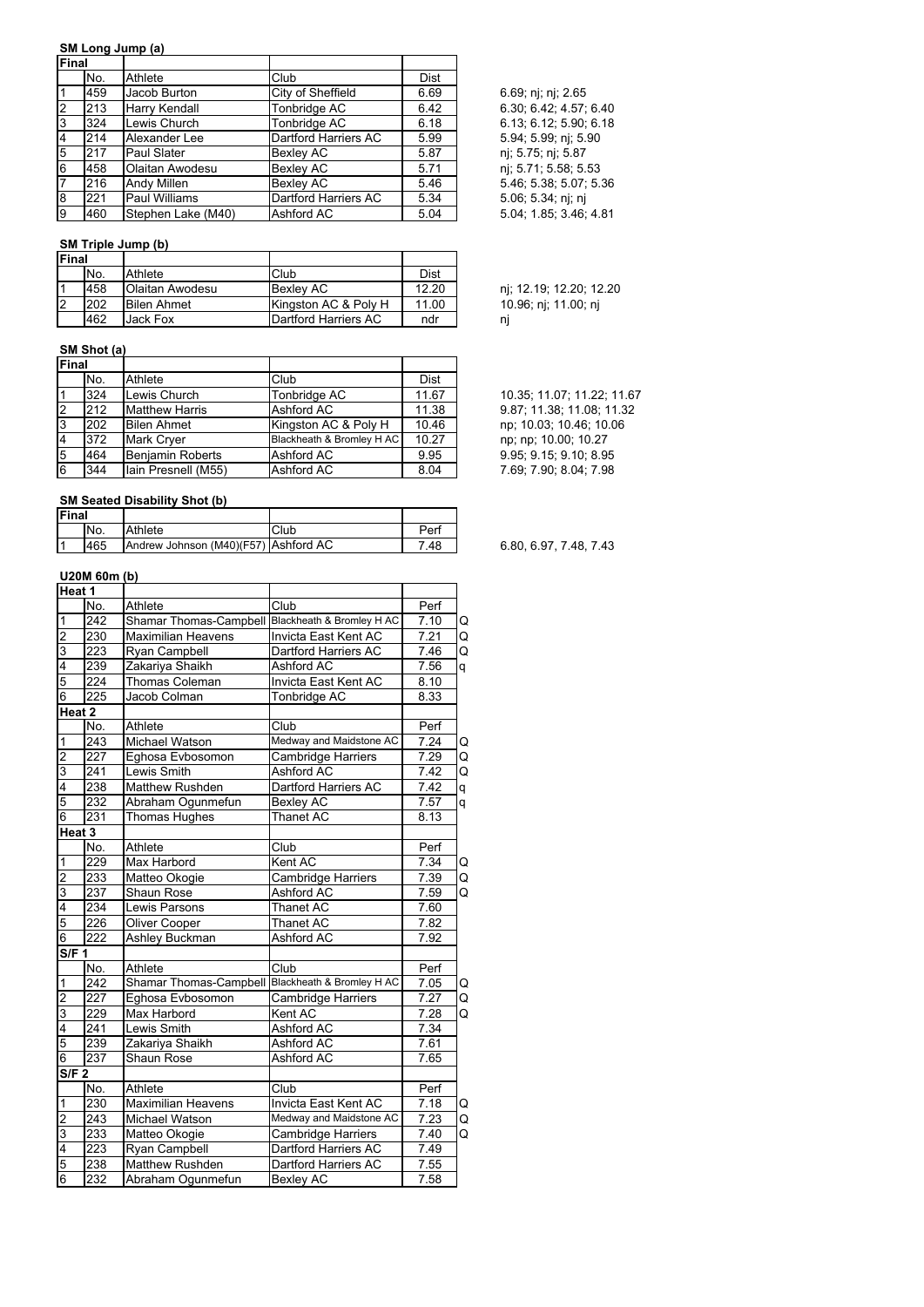| Final          |     |                                                  |                           |      |  |
|----------------|-----|--------------------------------------------------|---------------------------|------|--|
|                | No. | Athlete                                          | Club                      | Perf |  |
|                | 242 | Shamar Thomas-Campbell Blackheath & Bromley H AC |                           | 7.01 |  |
| $\overline{2}$ | 230 | Maximilian Heavens                               | Invicta East Kent AC      | 7.08 |  |
| ι3             | 243 | Michael Watson                                   | Medway and Maidstone AC   | 7.18 |  |
| 4              | 227 | Eghosa Evbosomon                                 | <b>Cambridge Harriers</b> | 7.24 |  |
| 5              | 229 | Max Harbord                                      | Kent AC                   | 7.32 |  |
| 6              | 233 | Matteo Okogie                                    | <b>Cambridge Harriers</b> | 7.34 |  |

# **U20M 200m (a)**

| Heat 1         |        |                               |                           |       |   |
|----------------|--------|-------------------------------|---------------------------|-------|---|
|                | No.    | Athlete                       | Club                      | Perf  |   |
| 1              | 242    | <b>Shamar Thomas-Campbell</b> | Blackheath & Bromley H AC | 23.0  | Q |
| $\overline{c}$ | 243    | Michael Watson                | Medway and Maidstone AC   | 23.2  | q |
| 3              | 223    | Ryan Campbell                 | Dartford Harriers AC      | 23.5  | q |
| 4              | 234    | Lewis Parsons                 | Thanet AC                 | 24.7  |   |
| 5              | 226    | Oliver Cooper                 | Thanet AC                 | 25.7  |   |
|                | 225    | Jacob Colman                  | Tonbridge AC              | disg  |   |
|                | Heat 2 |                               |                           |       |   |
|                | No.    | Athlete                       | Club                      | Perf  |   |
| 1              | 349    | Henry Marshall                | Tonbridge AC              | 22.9  | Q |
| 2              | 240    | Alex Skipp                    | Blackheath & Bromley H AC | 23.3  | q |
| 3              | 348    | Kevin Feyisetan               | Dartford Harriers AC      | 24.1  |   |
| 4              | 238    | <b>Matthew Rushden</b>        | Dartford Harriers AC      | 24.1  |   |
| 5              | 350    | Lloyd Riggall                 | Dartford Harriers AC      | 24.8  |   |
| 6              | 224    | Thomas Coleman                | Invicta East Kent AC      | 26.1  |   |
| <b>Final</b>   |        |                               |                           |       |   |
|                | No.    | Athlete                       | Club                      | Perf  |   |
| 1              | 242    | Shamar Thomas-Campbell        | Blackheath & Bromley H AC | 22.53 |   |
| $\overline{2}$ | 349    | Henry Marshall                | Tonbridge AC              | 22.66 |   |
| 3              | 240    | Alex Skipp                    | Blackheath & Bromley H AC | 22.70 |   |
| 4              | 243    | Michael Watson                | Medway and Maidstone AC   | 22.82 |   |
| 5              | 223    | Ryan Campbell                 | Dartford Harriers AC      | 23.13 |   |

## **U20M 400m (b)**

|                         | Heat 1 |                       |                           |       |   |
|-------------------------|--------|-----------------------|---------------------------|-------|---|
|                         | No.    | Athlete               | Club                      | Perf  |   |
| $\mathbf{1}$            | 326    | <b>Cameron Amedee</b> | Ashford AC                | 52.45 | Q |
| $\overline{2}$          | 235    | William Pope          | Blackheath & Bromley H AC | 53.18 | Q |
| 3                       | 239    | Zakariya Shaikh       | Ashford AC                | 55.26 | q |
|                         | 226    | Oliver Cooper         | Thanet AC                 | dnf   |   |
|                         | Heat 2 |                       |                           |       |   |
|                         | No.    | Athlete               | Club                      | Perf  |   |
| $\mathbf{1}$            | 241    | Lewis Smith           | Ashford AC                | 53.59 | Q |
| $\overline{\mathbf{c}}$ | 379    | Aleksander Wiltshire  | Blackheath & Bromley H AC | 56.89 | Q |
| $\overline{3}$          | 377    | Lewis Makey           | Medway and Maidstone AC   | 57.62 | q |
|                         | 378    | Odunayo Ojo           | Invicta East Kent AC      | dns   |   |
| Final                   |        |                       |                           |       |   |
|                         | No.    | Athlete               | Club                      | Perf  |   |
| $\mathbf{1}$            | 326    | <b>Cameron Amedee</b> | Ashford AC                | 51.64 |   |
| $\frac{2}{3}$           | 235    | William Pope          | Blackheath & Bromley H AC | 52.85 |   |
|                         | 379    | Aleksander Wiltshire  | Blackheath & Bromley H AC | 53.67 |   |
| 4                       | 241    | Lewis Smith           | Ashford AC                | 53.73 |   |
| 5                       | 239    | Zakariya Shaikh       | Ashford AC                | 54.94 |   |
| 6                       | 377    | Lewis Makey           | Medway and Maidstone AC   | 56.60 |   |

# **U20M 800m (a)**

| <b>Final</b>   |     |                      |                         |         |
|----------------|-----|----------------------|-------------------------|---------|
|                | No. | Athlete              | Club                    | Perf    |
|                | 403 | Kieran Eland         | Ashford AC              | 2:02.06 |
| $\overline{2}$ | 405 | <b>Cameron Payas</b> | Medway and Maidstone AC | 2:03.31 |
| Iз             | 406 | Max Read             | Medway and Maidstone AC | 2:09.47 |
| $\overline{4}$ | 402 | <b>Samuel Avis</b>   | Tonbridge AC            | 2:11.01 |
| 5              | 404 | <b>Ryan Maunders</b> | Medway and Maidstone AC | 2:11.29 |

# **U20M 1500m (b)**

| Final |     |                      |                           |         |
|-------|-----|----------------------|---------------------------|---------|
|       | No. | Athlete              | Club                      | Perf    |
|       | 428 | Charlie Davis        | Blackheath & Bromley H AC | 4:28.49 |
|       | 429 | <b>Bayley Massey</b> | Cambridge Harriers        | 4:29.65 |

## **U20M 60m Hurdles (a)**

| <b>Final</b>   |     |                 |                         |      |
|----------------|-----|-----------------|-------------------------|------|
|                | No. | Athlete         | Club                    | Perf |
|                | 325 | Ethan Akanni    | <b>Bexley AC</b>        | 8.18 |
|                | 327 | Joseph Thurgood | Medway and Maidstone AC | 8.64 |
| 3              | 326 | Cameron Amedee  | Ashford AC              | 8.69 |
| $\overline{4}$ | 241 | Lewis Smith     | Ashford AC              | 8.75 |

#### **U20M 1000m Walk (a)**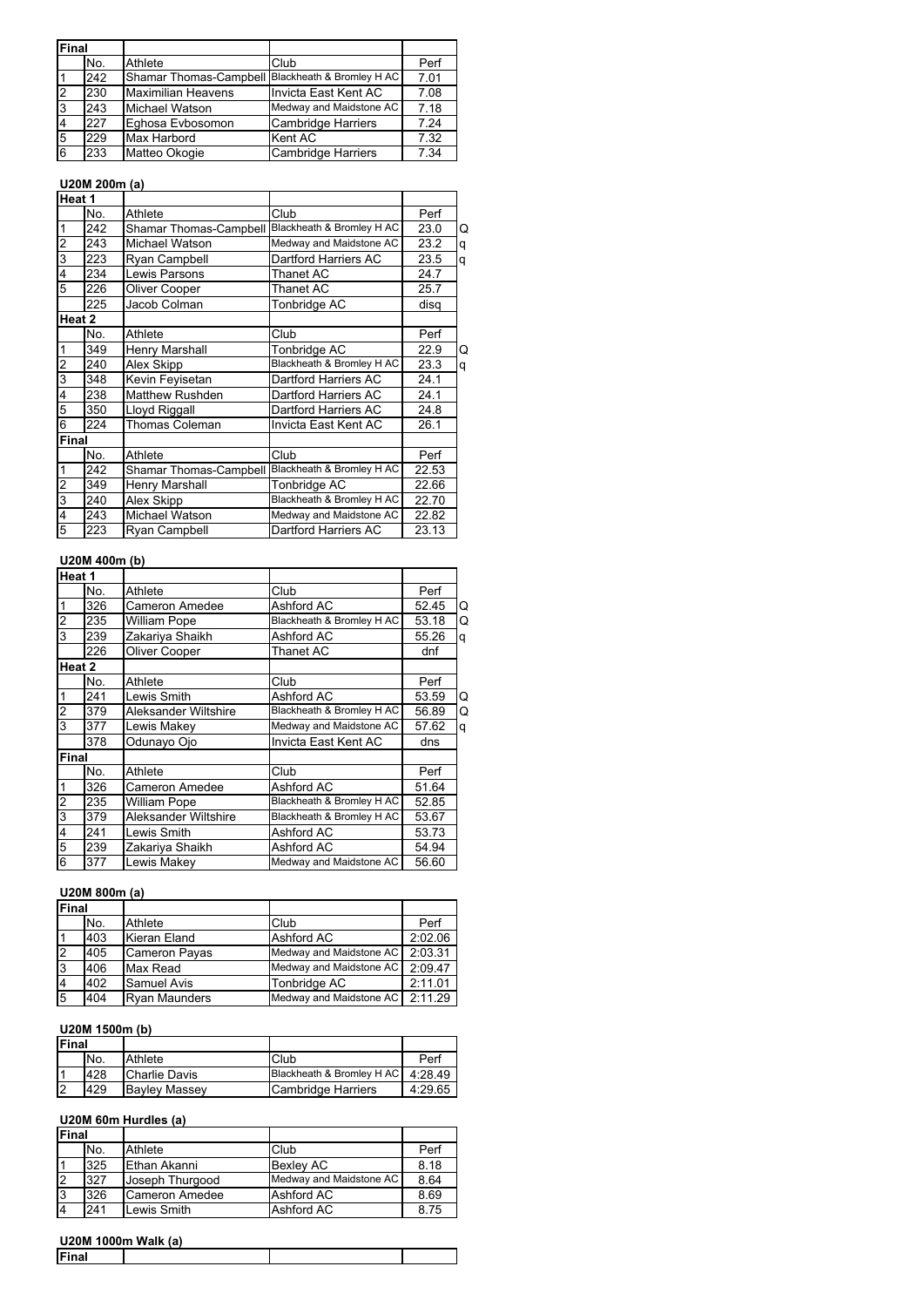|     | No. | Athlete             | Club         | ו די   |    |
|-----|-----|---------------------|--------------|--------|----|
| l 1 | 445 | .eaon<br><b>Luc</b> | AC<br>Bexlev | 4:09.4 | ÐD |

## **U20M High Jump (a)**

| <b>IFinal</b> |     |                     |                         |      |
|---------------|-----|---------------------|-------------------------|------|
|               | No. | Athlete             | Club                    | Ht   |
|               | 327 | Joseph Thurgood     | Medway and Maidstone AC | 1.75 |
|               | 466 | <b>Ben Stanbury</b> | Cambridge Harriers      | 1.70 |

# **U20M Pole Vault (b)**

| <b>IFinal</b> |     |                     |                    |      |                                       |
|---------------|-----|---------------------|--------------------|------|---------------------------------------|
|               | No. | Athlete             | Club               | Ht   |                                       |
|               | 467 | Alexander Hardy     | Ashford AC         | 3.50 | 3.40 o:3.50 xo:3.60 xxx               |
| 12            | 466 | <b>Ben Stanbury</b> | Cambridge Harriers | 3.00 | 2.60 o:2.80 o:3.00 xo:3.10 xxx        |
| l o           | 226 | Oliver Cooper       | Thanet AC          | 2.50 | 2.10 o:2.20 -:2.30 xo:2.50 o:2.60 xxx |

## **U20M Long Jump (a)**

| <b>Final</b> |                      |                      |      |
|--------------|----------------------|----------------------|------|
| No.          | Athlete              | Club                 | Dist |
| 348          | Kevin Fevisetan      | Dartford Harriers AC | 5.88 |
| 226          | <b>Oliver Cooper</b> | Thanet AC            | 5.03 |

## **U20M Triple Jump (b)**

| Final           |     |                 |                      |       |                            |
|-----------------|-----|-----------------|----------------------|-------|----------------------------|
|                 | No. | Athlete         | Club                 | Dist  |                            |
|                 | 222 | Ashley Buckman  | Ashford AC           | 13.22 | 13.15: 13.22: 12.84: 12.92 |
|                 | 348 | Kevin Fevisetan | Dartford Harriers AC | 12.49 | 12.40; 11.77; 12.49; 11.95 |
| 3               | 378 | lOdunavo Oio    | Invicta East Kent AC | 12.15 | 12.05: 12.15: 12.06: 12.13 |
| $\vert 4 \vert$ | 468 | Beniamin Isaac  | Ashford AC           | 12.12 | nj; 12.12; 11.80; 11.91    |
| 15              | 226 | Oliver Cooper   | Thanet AC            | 10.65 | 10.19: 9.99: 10.65: 10.27  |

## **U20M Shot (a)**

| Final |     |                        |                         |             |                            |
|-------|-----|------------------------|-------------------------|-------------|----------------------------|
|       | No. | Athlete                | Club                    | <b>Dist</b> |                            |
|       | 469 | ILuc Durant            | Unaffiliated            | 13.31       | 12.50; 13.31; 12.25; 13.09 |
|       | 470 | <b>Oliver Hussey</b>   | Dartford Harriers AC    | 12.63       | 12.37: 12.15: 12.63: 12.30 |
| 3     | 327 | Joseph Thurgood        | Medway and Maidstone AC | 10.74       | 9.61; 10.01; 10.65; 10.74  |
|       | 238 | <b>Matthew Rushden</b> | Dartford Harriers AC    | 10.37       | $-$ ; 9.41; 10.37; 10.36   |
| 5     | 226 | <b>Oliver Cooper</b>   | Thanet AC               | 10.02       | 9.29: 9.86: 10.02: 9.67    |

#### **U17M 60m (b)**

|              | Heat 1 |                       |                           |      |   |
|--------------|--------|-----------------------|---------------------------|------|---|
|              | No.    | Athlete               | Club                      | Perf |   |
| 1            | 248    | <b>Matthew Knight</b> | Blackheath & Bromley H AC | 7.21 | Q |
| 2            | 251    | Alex Marshall         | Medway and Maidstone AC   | 7.48 | Q |
| 3            | 249    | Rory Kuypers          | Medway and Maidstone AC   | 7.51 |   |
| 4            | 244    | Robert Abbott         | Blackheath & Bromley H AC | 7.71 |   |
| 5            | 250    | Khuwayne Linton       | S Factor Academy          | 8.29 |   |
|              | Heat 2 |                       |                           |      |   |
|              | No.    | Athlete               | Club                      | Perf |   |
|              | 252    | Brandon Mingeli       | Cambridge Harriers        | 7.23 | Q |
| 2            | 254    | <b>Toby Seal</b>      | Tonbridge AC              | 7.39 | Q |
| 3            | 253    | Luke Moore            | Cambridge Harriers        | 7.48 | q |
| 4            | 247    | Nathan Isaac          | Medway and Maidstone AC   | 7.49 | q |
| 5            | 246    | Omogbolahan Adeyemo   | S Factor Academy          | 7.89 |   |
| <b>Final</b> |        |                       |                           |      |   |
|              | No.    | Athlete               | Club                      | Perf |   |
| 1            | 248    | <b>Matthew Knight</b> | Blackheath & Bromley H AC | 7.16 |   |
| 2            | 252    | Brandon Mingeli       | <b>Cambridge Harriers</b> | 7.27 |   |
| 3            | 254    | <b>Toby Seal</b>      | Tonbridge AC              | 7.35 |   |
| 4            | 251    | <b>Alex Marshall</b>  | Medway and Maidstone AC   | 7.46 |   |
| 5            | 253    | Luke Moore            | <b>Cambridge Harriers</b> | 7.48 |   |
| 6            | 247    | Nathan Isaac          | Medway and Maidstone AC   | 7.54 |   |

#### **U17M 200m (a)**

| Heat 1 |     |                |                         |      |   |
|--------|-----|----------------|-------------------------|------|---|
|        | No. | Athlete        | Club                    | Perf |   |
|        | 253 | Luke Moore     | Cambridge Harriers      | 24.3 | O |
|        | 353 | Uustin Oludemi | Dartford Harriers AC    | 24.3 | q |
|        | 251 | Alex Marshall  | Medway and Maidstone AC | 24.3 |   |
|        | 247 | Nathan Isaac   | Medway and Maidstone AC | 24.9 |   |

1.70 o;1.75 xo;1.80 xxx 1.65 o;1.70 xo;1.75 xxx

| 3.40 o:3.50 xo:3.60 xxx               |
|---------------------------------------|
| 2.60 o:2.80 o:3.00 xo:3.10 xxx        |
| 2.10 o;2.20 -;2.30 xo;2.50 o;2.60 xxx |

5.53; 5.80; 5.88; 5.85 5.03; 3.18; nj; 4.87

| 13.15; 13.22; 12.84; 12.92 |
|----------------------------|
| 12.40; 11.77; 12.49; 11.95 |
| 12.05: 12.15: 12.06: 12.13 |
| nj; 12.12; 11.80; 11.91    |
| 10.19; 9.99; 10.65; 10.27  |
|                            |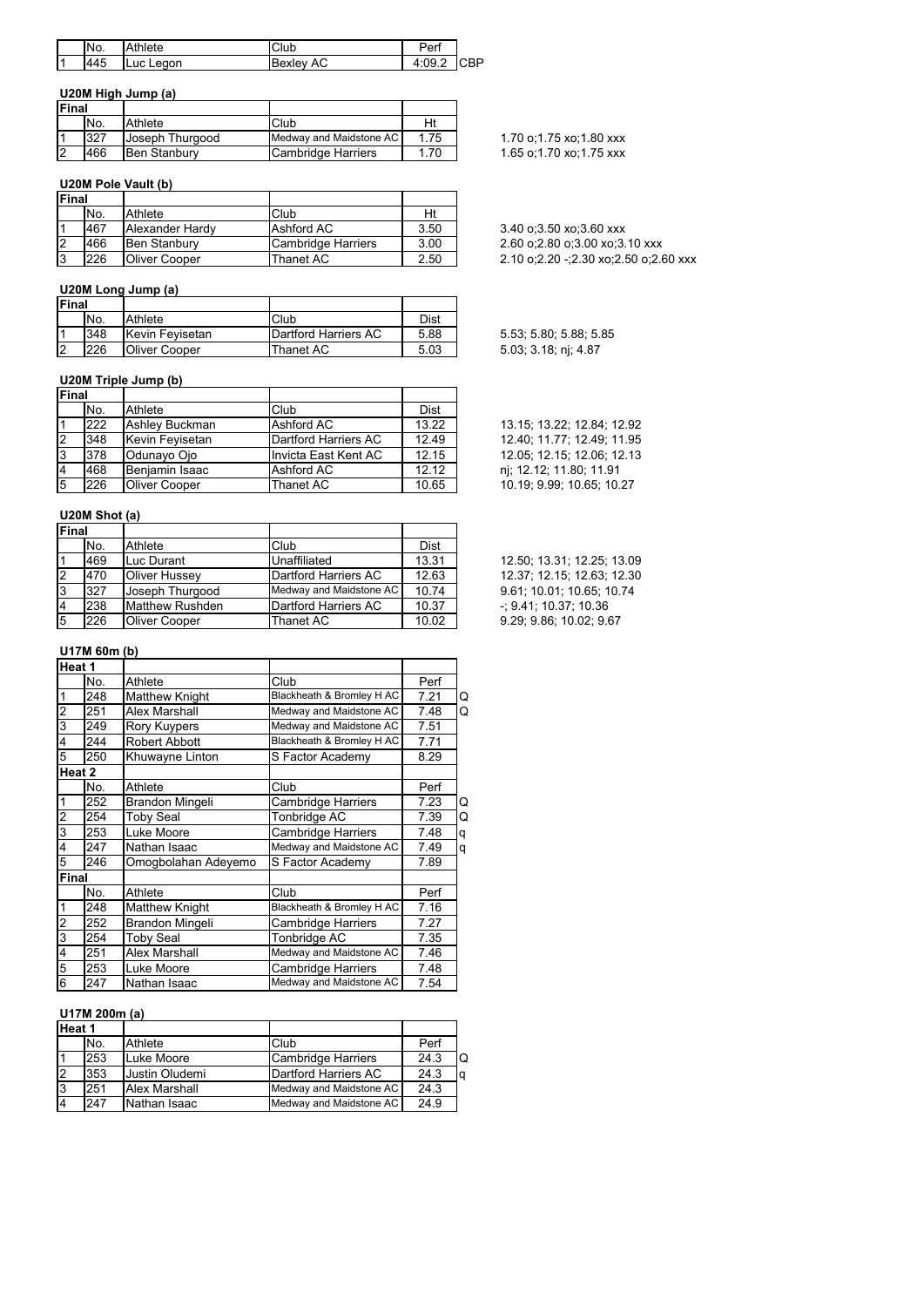|       | Heat 2 |                         |                           |       |   |
|-------|--------|-------------------------|---------------------------|-------|---|
|       | No.    | Athlete                 | Club                      | Perf  |   |
|       | 352    | Ethan Brown             | Dartford Harriers AC      | 23.6  | O |
| 2     | 254    | <b>Toby Seal</b>        | Tonbridge AC              | 24.0  | q |
| 3     | 249    | Rory Kuypers            | Medway and Maidstone AC   | 24.2  | q |
| 4     | 351    | <b>Fabrice Baptiste</b> | <b>Cambridge Harriers</b> | 24.7  |   |
| 5     | 511    | Chizute Ogbedeh         | Blackheath & Bromley H AC | 25.1  |   |
| Final |        |                         |                           |       |   |
|       | No.    | Athlete                 | Club                      | Perf  |   |
|       | 352    | Ethan Brown             | Dartford Harriers AC      | 23.60 |   |
| 2     | 353    | Justin Oludemi          | Dartford Harriers AC      | 23.71 |   |
| 3     | 253    | Luke Moore              | <b>Cambridge Harriers</b> | 23.80 |   |
| 4     | 249    | <b>Rory Kuypers</b>     | Medway and Maidstone AC   | 24.06 |   |
| 5     | 254    | <b>Toby Seal</b>        | Tonbridge AC              | 24.47 |   |

## **U17M 400m (b)**

| Heat 1 |        |                         |                           |       |   |
|--------|--------|-------------------------|---------------------------|-------|---|
|        | No.    | Athlete                 | Club                      | Perf  |   |
| 1      | 384    | William Milham          | Medway and Maidstone AC   | 54.19 | Q |
| 2      | 383    | Isaac Milham            | Medway and Maidstone AC   | 54.34 | Q |
| 3      | 385    | Connor Owen             | Ashford AC                | 54.46 | q |
| 4      | 381    | Lewis Cable             | Medway and Maidstone AC   | 57.92 |   |
|        | Heat 2 |                         |                           |       |   |
|        | No.    | Athlete                 | Club                      | Perf  |   |
| 1      | 382    | Michael Fagbenle        | <b>Bexley AC</b>          | 53.53 | Q |
| 2      | 386    | <b>Ben Sutton</b>       | Blackheath & Bromley H AC | 54.05 | Q |
| 3      | 380    | George Blake            | Medway and Maidstone AC   | 55.81 | q |
| 4      | 351    | <b>Fabrice Baptiste</b> | <b>Cambridge Harriers</b> | 58.68 |   |
| Final  |        |                         |                           |       |   |
|        | No.    | Athlete                 | Club                      | Perf  |   |
| 1      | 384    | William Milham          | Medway and Maidstone AC   | 52.65 |   |
| 2      | 386    | Ben Sutton              | Blackheath & Bromley H AC | 53.00 |   |
| 3      | 382    | Michael Fagbenle        | <b>Bexley AC</b>          | 53.22 |   |
| 4      | 383    | Isaac Milham            | Medway and Maidstone AC   | 53.32 |   |
| 5      | 385    | Connor Owen             | Ashford AC                | 55.42 |   |
|        | 380    | George Blake            | Medway and Maidstone AC   | dns   |   |

# **U17M 800m (a)**

| Final |     |                          |                         |             |  |
|-------|-----|--------------------------|-------------------------|-------------|--|
|       | No. | Athlete                  | Club                    | Perf        |  |
|       | 407 | Jacques Cunningham-Marsh | Medway and Maidstone AC | 2:04.80 CBP |  |
|       | 411 | <b>Marshall Smith</b>    | Ashford AC              | 2:07.45     |  |
| 3     | 413 | Joseph Whitby            | Invicta East Kent AC    | 2:11.93     |  |
|       | 408 | Carl Eldred              | Medway and Maidstone AC | 2:23.52     |  |
|       | 409 | <b>Samuel Hallett</b>    | Medway and Maidstone AC | disg        |  |

# **U17M 1500m (b)**

| <b>Final</b> |     |                       |                           |         |
|--------------|-----|-----------------------|---------------------------|---------|
|              | No. | Athlete               | Club                      | Perf    |
|              | 432 | <b>Thomas Manning</b> | Dartford Harriers AC      | 4:23.37 |
|              | 433 | <b>Lewis Mills</b>    | Blackheath & Bromley H AC | 4:27.58 |
| 13           | 411 | <b>Marshall Smith</b> | Ashford AC                | 4:29.38 |
| 14           | 430 | Marcus Etheridge      | Invicta East Kent AC      | 4:39.00 |
| 5            | 431 | Joseph Griffiths      | Invicta East Kent AC      | 4:39.36 |

## **U17M 60m Hurdles (a)**

| <b>Final</b> |     |                  |              |      |
|--------------|-----|------------------|--------------|------|
|              | No. | Athlete          | Club         | Perf |
|              | 254 | <b>Toby Seal</b> | Tonbridge AC | 8.42 |

#### **U17M High Jump (b)**

| Final |                  |                       |                  |     |
|-------|------------------|-----------------------|------------------|-----|
|       | No.              | Athlete               | Club             |     |
|       | 147 <sup>4</sup> | <b>Samuel Masters</b> | <b>Bexley AC</b> | .60 |

## **U17M Pole Vault (b)**

| Final          |     |                          |                           |      |
|----------------|-----|--------------------------|---------------------------|------|
|                | No. | Athlete                  | Club                      | Ht   |
| ا ا            | 475 | <b>Frankie Scrivener</b> | Blackheath & Bromley H AC | 3.20 |
| $\overline{2}$ | 473 | George Pope              | Blackheath & Bromley H AC | 2.40 |

# **U17M Long Jump (a)**

| Final |     |                  |                           |      |                        |
|-------|-----|------------------|---------------------------|------|------------------------|
|       | No. | Athlete          | Club                      | Dist |                        |
|       | 254 | <b>Toby Seal</b> | Tonbridge AC              | 5.99 | 5.97; nj; nj; 5.99     |
|       | 386 | IBen Sutton      | Blackheath & Bromley H AC | 5.83 | ni: 5.58, 5.69, 5.83   |
| 3     | 472 | Douglas Noel     | Invicta East Kent AC      | 5.46 | 5.35, 5.32, 5.46, 5.45 |

## **U17M Shot (a)**

| <b>Final</b> |     |                 |     |      |
|--------------|-----|-----------------|-----|------|
|              | No. | <b>Multiple</b> | lub | ימור |
|              |     |                 |     |      |

1.45 o;1.50 o;1.55 xo;1.60 xxo;1.65 xxx

2.50 o;2.60 o;2.70 o;2.80 xxo;2.90 o;3.00 o;3.10 xxo;3.20 o;3.30 xxx 2.40 xo;2.50 xxx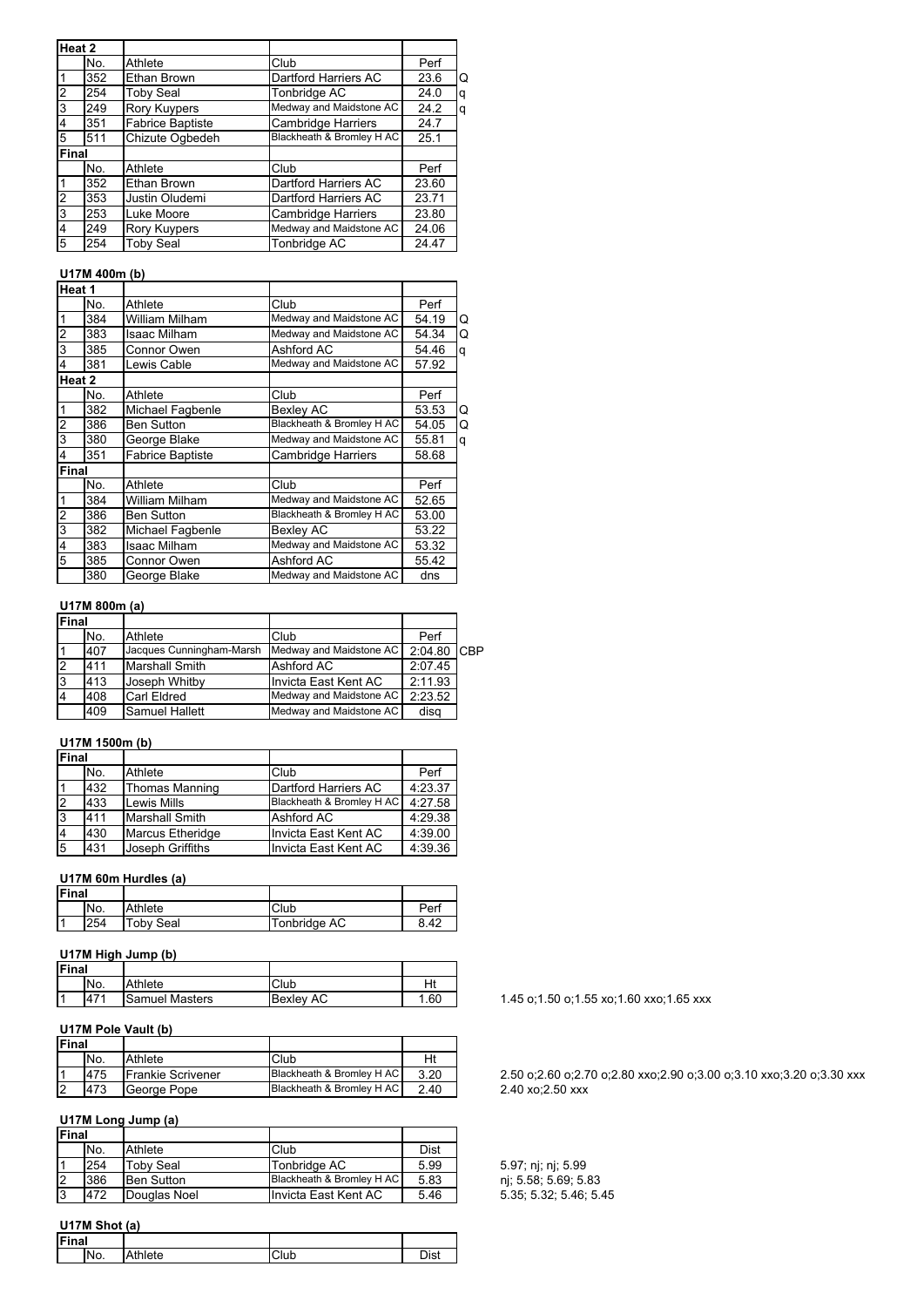|  | 250 | Khuwayne Linton | <b>IS Factor Academy</b> |  |
|--|-----|-----------------|--------------------------|--|
|--|-----|-----------------|--------------------------|--|

# $\overline{1}$  8.77; 9.13; 9.17; 9.35

#### **U15B 60m (b)**

| Heat 1         |        |                       |                           |      |   |
|----------------|--------|-----------------------|---------------------------|------|---|
|                | No.    | Athlete               | Club                      | Perf |   |
| 1              | 261    | Ernest Lake           | Tonbridge AC              | 7.88 | Q |
| $\overline{c}$ | 263    | <b>Connor Neal</b>    | Thanet AC                 | 7.95 | Q |
| 3              | 264    | Nathan Reid           | S Factor Academy          | 8.08 | q |
| 4              | 257    | <b>Felix Brooks</b>   | Tonbridge AC              | 8.38 |   |
| 5              | 255    | Jonathan Abbott       | Blackheath & Bromley H AC | 9.07 |   |
|                | Heat 2 |                       |                           |      |   |
|                | No.    | Athlete               | Club                      | Perf |   |
| 1              | 258    | <b>Rico Cottell</b>   | Blackheath & Bromley H AC | 7.69 | Q |
| 2              | 266    | George Smith          | Tonbridge AC              | 8.19 | Q |
| 3              | 256    | <b>Oliver Briars</b>  | Blackheath & Bromley H AC | 8.23 | q |
| 4              | 268    | <b>Leonard Wright</b> | Blackheath & Bromley H AC | 8.56 |   |
| 5              | 262    | Leo McCallum          | Blackheath & Bromley H AC | 9.06 |   |
| 6              | 265    | Imani Ru Pert-Em-Hru  | S Factor Academy          | 9.49 |   |
| Final          |        |                       |                           |      |   |
|                | No.    | Athlete               | Club                      | Perf |   |
| 1              | 258    | <b>Rico Cottell</b>   | Blackheath & Bromley H AC | 7.58 |   |
| 2              | 261    | Ernest Lake           | Tonbridge AC              | 7.62 |   |
| 3              | 263    | <b>Connor Neal</b>    | <b>Thanet AC</b>          | 7.94 |   |
| 4              | 264    | Nathan Reid           | S Factor Academy          | 8.08 |   |
| 5              | 266    | George Smith          | Tonbridge AC              | 8.09 |   |
| 6              | 256    | <b>Oliver Briars</b>  | Blackheath & Bromley H AC | 8.11 |   |

# **U15B 200m (a)**

| <b>Final</b>   |     |                     |                           |      |
|----------------|-----|---------------------|---------------------------|------|
|                | No. | Athlete             | Club                      | Perf |
|                | 261 | <b>Ernest Lake</b>  | Tonbridge AC              | 24.9 |
| 2              | 356 | <b>Myles Xavier</b> | Blackheath & Bromley H AC | 25.4 |
| 3              | 263 | <b>Connor Neal</b>  | Thanet AC                 | 25.4 |
| $\overline{4}$ | 354 | Rory Sturgeon       | Tonbridge AC              | 26.9 |
| 5              | 257 | <b>Felix Brooks</b> | Tonbridge AC              | 26.9 |
| 6              | 355 | <b>Guy White</b>    | Tonbridge AC              | 27.4 |

# **U15B 300m (b)**

| <b>Final</b> |     |                     |                           |       |
|--------------|-----|---------------------|---------------------------|-------|
|              | No. | Athlete             | Club                      | Perf  |
|              | 513 | Joshua Gbagbo       | Blackheath & Bromley H AC | 40.12 |
| 12           | 266 | George Smith        | Tonbridge AC              | 40.70 |
| l3           | 257 | <b>Felix Brooks</b> | Tonbridge AC              | 42.56 |
|              | 263 | <b>Connor Neal</b>  | Thanet AC                 | disa  |

## **U15B 800m (a)**

| Final          |     |                      |                           |         |
|----------------|-----|----------------------|---------------------------|---------|
|                | No. | Athlete              | Club                      | Perf    |
|                | 416 | <b>Jack Higgins</b>  | <b>Bexley AC</b>          | 2:14.33 |
| $\overline{2}$ | 387 | Ewan Wood            | <b>Tonbridge AC</b>       | 2:20.19 |
| 3              | 418 | Ronnie Stowell       | <b>Bexley AC</b>          | 2:21.84 |
| $\overline{4}$ | 260 | Benjamin Gardiner    | Blackheath & Bromley H AC | 2:24.46 |
| 5              | 414 | Alexander Donnelly   | Medway and Maidstone AC   | 2:25.18 |
| 6              | 417 | <b>Reece Perkins</b> | Medway and Maidstone AC   | 2:32.66 |
| 17             | 415 | James English        | Swale Combined AC         | 2:42.93 |
| 8              | 328 | Harry Ives           | Dartford Harriers AC      | 2:47.50 |

# **U15B 1500m (b)**

| Final |     |                      |                         |             |  |
|-------|-----|----------------------|-------------------------|-------------|--|
|       | No. | Athlete              | Club                    | Perf        |  |
|       | 435 | <b>Ted Higgins</b>   | <b>Bexley AC</b>        | 4:31.69 CBP |  |
| 12    | 437 | Bashiri Ryan         | Medway and Maidstone AC | 4:45.41     |  |
| 13    | 436 | <b>Hamish Reilly</b> | Medway and Maidstone AC | 4:51.61     |  |
|       | 438 | Luke Stringer        | Medway and Maidstone AC | 4:56.40     |  |
| 5     | 434 | <b>Matthew Crane</b> | <b>Bexley AC</b>        | 5:02.14     |  |

#### **U15B 60m Hurdles (a)**

| <b>Final</b> |     |            |                      |     |
|--------------|-----|------------|----------------------|-----|
|              | No. | Athlete    | Club                 | Per |
|              | 328 | Harry Ives | Dartford Harriers AC |     |

#### **U15B 1000m Walk (a)**

| Final |     |                    |                                       |      |  |
|-------|-----|--------------------|---------------------------------------|------|--|
|       | No. | Athlete            | Club                                  | Perf |  |
|       | 446 | <b>Jack Childs</b> | Medway and Maidstone AC   5:02.2 NCBP |      |  |

## **U15B High Jump (b)**

| <b>Final</b> |     |              |                           |      |            |
|--------------|-----|--------------|---------------------------|------|------------|
|              | No. | Athlete      | Club                      | Ht   |            |
|              | 258 | Rico Cottell | Blackheath & Bromley H AC | 1.80 | <b>CBP</b> |
|              | 474 | Daniel Smith | Tonbridge AC              | 1.50 |            |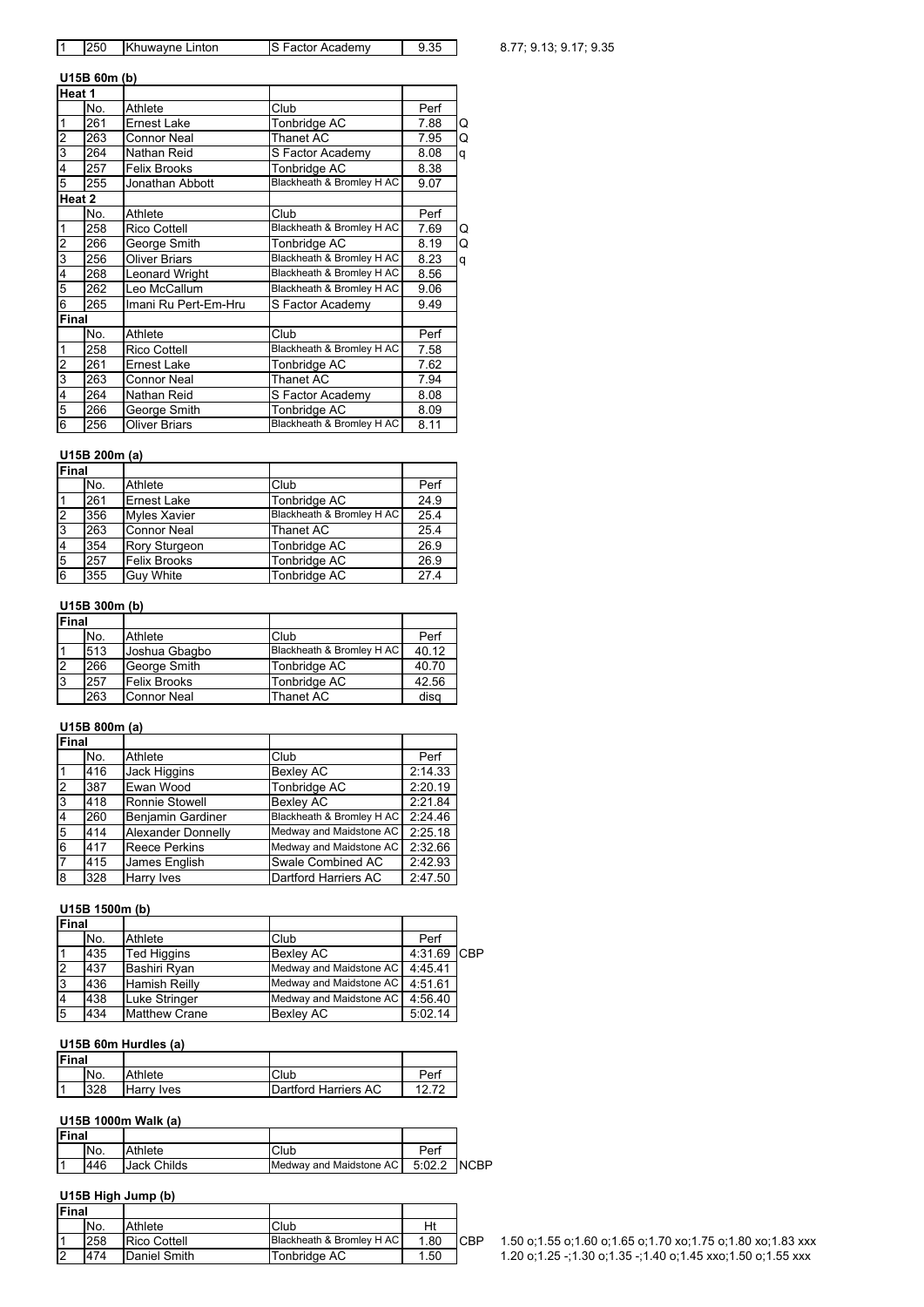# **U15B Pole Vault (b)**

| <b>IFinal</b> |     |                  |                           |      |
|---------------|-----|------------------|---------------------------|------|
|               | No. | Athlete          | Club                      | Ht   |
|               | 474 | Daniel Smith     | Tonbridge AC              | 2.30 |
|               | 476 | Ethan Kitteridge | Blackheath & Bromley H AC | 2.30 |

## **U15B Long Jump (a)**

| <b>IFinal</b> |     |                     |                           |      |
|---------------|-----|---------------------|---------------------------|------|
|               | No. | Athlete             | Club                      | Dist |
|               | 356 | <b>Myles Xavier</b> | Blackheath & Bromley H AC | 5.29 |
|               | 261 | Ernest Lake         | Tonbridge AC              | 5.20 |
|               | 263 | Connor Neal         | Thanet AC                 | 4.84 |

## **U15B Triple Jump (b)**

| <b>Final</b> |     |               |                           |       |
|--------------|-----|---------------|---------------------------|-------|
|              | No. | Athlete       | Club                      | Dist  |
|              | 513 | Joshua Gbagbo | Blackheath & Bromley H AC | 11.30 |

#### **U15B Shot (a)**

| <b>Final</b> |     |                         |                           |       |                        |
|--------------|-----|-------------------------|---------------------------|-------|------------------------|
|              | No. | Athlete                 | Club                      | Dist  |                        |
|              | 477 | Michael Burfoot         | Blackheath & Bromley H AC | 10.86 | 10.86: 10.29: 10.42    |
| 12           | 478 | <b>Freddie Marshall</b> | Tonbridge AC              | 10.72 | 10.38; 10.72; 10.3     |
| 13           | 355 | <b>Guv White</b>        | Tonbridae AC              | 10.08 | 7.94; np; 10.08; np    |
| 14           | 479 | Jordan Oludemi          | Dartford Harriers AC      | 7.00  | ; $np$ ; $7.00$ ; $np$ |

# **SW 60m (b)**

| <b>IFinal</b> |     |               |                         |      |
|---------------|-----|---------------|-------------------------|------|
|               | No. | Athlete       | Club                    | Perf |
|               | 269 | Simone Baxter | Tonbridge AC            | 8.17 |
|               | 270 | Emma Giles    | Medway and Maidstone AC | 8.17 |

## **SW 200m (a)**

| Final |     |                  |                     |      |     |
|-------|-----|------------------|---------------------|------|-----|
|       | No. | Athlete          | Club                | Perf |     |
|       | 359 | Jodie Leslie     | Bedford & County AC | 25.1 | CBP |
|       | 357 | Samantha Brown   | Unattached          | 26.1 |     |
|       | 358 | Hatshepsut James | Cambridge Harriers  | 27.0 |     |

#### **SW 400m (b)**

| <b>IFinal</b> |     |                     |                     |       |     |
|---------------|-----|---------------------|---------------------|-------|-----|
|               | No. | Athlete             | Club                | Perf  |     |
|               | 359 | <b>Jodie Leslie</b> | Bedford & County AC | 57.18 | CBP |
|               | 357 | Samantha Brown      | Unattached          | 58.66 |     |

#### **SW 800m (a)**

| <b>IFinal</b> |     |               |                                     |      |
|---------------|-----|---------------|-------------------------------------|------|
|               | No. | Athlete       | Club                                | Perf |
|               | 419 | Uessica Jones | Blackheath & Bromley H AC   2:24.79 |      |
| 12            | 420 | Donelle Yapp  | Blackheath & Bromley H AC   2:49.60 |      |

## **SW 1500m (b)**

| Final |     |                    |                    |         |
|-------|-----|--------------------|--------------------|---------|
|       | No. | Athlete            | Club               | Perf    |
|       | 441 | <b>Lucy Marlow</b> | Cambridge Harriers | 5:00.64 |
|       |     |                    |                    |         |

# **SW 60m Hurdles (a)**

| <b>Final</b> |     |               |              |      |
|--------------|-----|---------------|--------------|------|
|              | No. | Athlete       | Club         | Per  |
|              | 269 | Simone Baxter | Tonbridge AC | 9.53 |

#### **SW 1000m Walk (a)**

| <b>Final</b> |     |                       |                  |        |
|--------------|-----|-----------------------|------------------|--------|
|              | No. | Athlete               | Club             | Perf   |
|              | 447 | Geraldine Legon (W55) | <b>Bexley AC</b> | 6:26.8 |

## **SW High Jump (a)**

| Final |     |                |            |     |
|-------|-----|----------------|------------|-----|
|       | No. | Athlete        | Club       |     |
| 11    | 480 | Deborah Martin | Ashford AC | .70 |

1.60 o;1.70 o;1.75 xxx

#### 2.00 o;2.10 o;2.20 xo;2.30 xxo;2.40 xxx 2.00 xo4;2.10 o;2.20 xo;2.30 xxo;2.40 xxx

 $; 5.10; 5.03; 5.29$  $; 5.20; 5.02; 5.10$ 

 $; nj; 4.84; 4.72$ 

11.30; 11.07; 11.29; -

10.86; 10.29; 10.42; 10.15 10.38; 10.72; 10.37; 10.16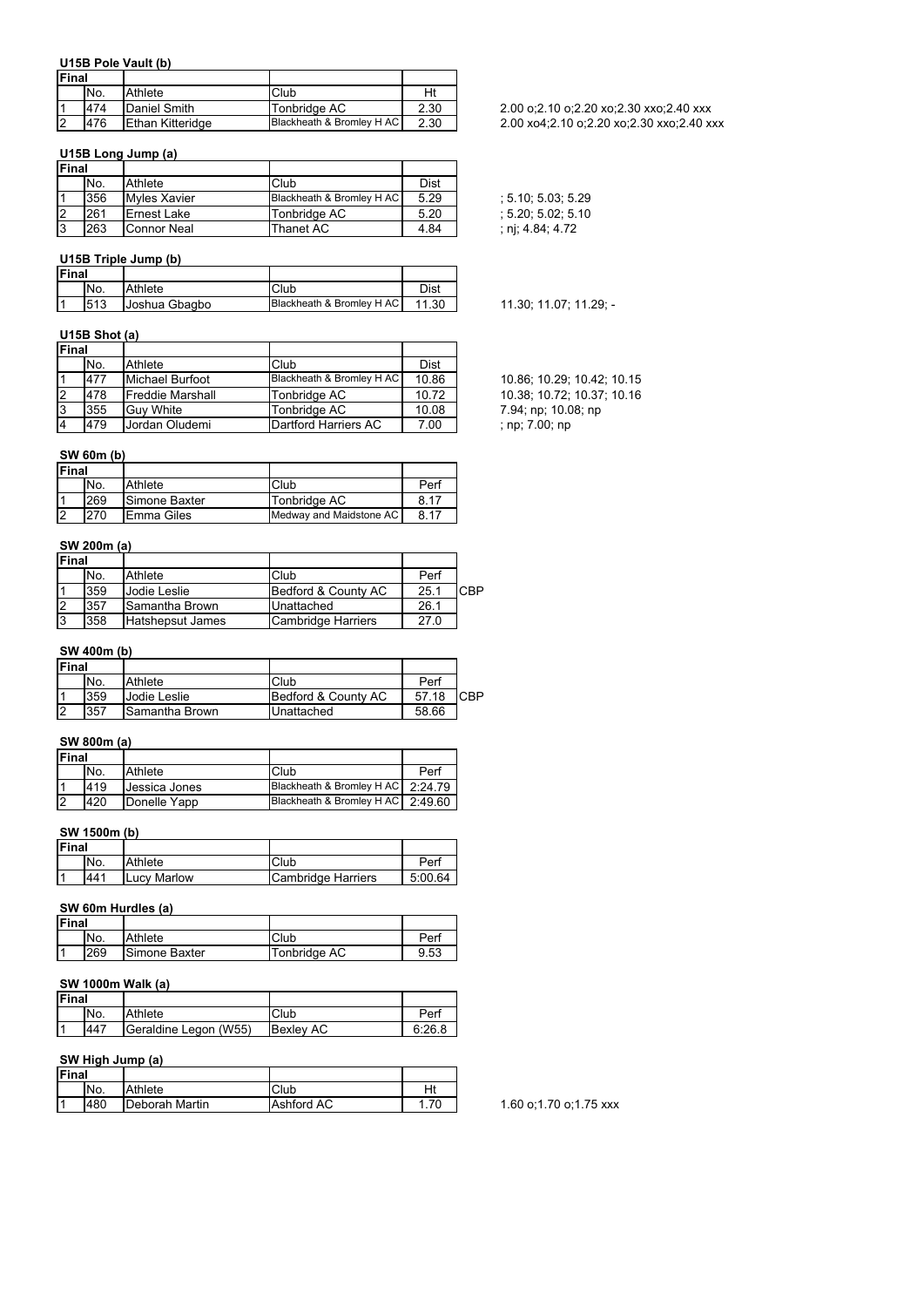# **SW Pole Vault (a)**

| <b>Final</b> |                 |                                                       |      |      |
|--------------|-----------------|-------------------------------------------------------|------|------|
|              | IN <sub>o</sub> | Athlete                                               | Club | Hi   |
|              | 481             | Jacqueline Montgomery (W50) Blackheath & Bromley H AC |      | 2.60 |

#### **SW Shot (b)**

|              | <b>SW SNOT (D)</b> |                       |                   |      |
|--------------|--------------------|-----------------------|-------------------|------|
| <b>Final</b> |                    |                       |                   |      |
|              | No.                | Athlete               | Club              | Dist |
|              | 483                | Christine Lynch (W55) | Swale Combined AC | 4.99 |

# **U20W 60m (b)**

|                | Heat 1 |                       |                           |      |   |
|----------------|--------|-----------------------|---------------------------|------|---|
|                | No.    | Athlete               | Club                      | Perf |   |
|                | 276    | Parris Johnson        | Blackheath & Bromley H AC | 7.90 | Q |
| $\overline{2}$ | 274    | Shekinah George-Lawal | <b>Cambridge Harriers</b> | 8.02 | Q |
| 3              | 279    | Jazmin Salter         | Medway and Maidstone AC   | 8.16 | q |
| 4              | 278    | Hannah Owen           | Ashford AC                | 8.58 |   |
|                | Heat 2 |                       |                           |      |   |
|                | No.    | Athlete               | Club                      | Perf |   |
|                | 277    | Darcey Kuypers        | Medway and Maidstone AC   | 7.91 | Q |
| 2              | 272    | Diana Adegoke         | <b>Thanet AC</b>          | 8.01 | Q |
| 3              | 275    | Kera Jean-Francois    | <b>Cambridge Harriers</b> | 8.21 | q |
| 4              | 273    | <b>Marie Bates</b>    | <b>Bexley AC</b>          | 8.47 |   |
| Final          |        |                       |                           |      |   |
|                | No.    | Athlete               | Club                      | Perf |   |
|                | 276    | Parris Johnson        | Blackheath & Bromley H AC | 7.81 |   |
| 2              | 277    | Darcey Kuypers        | Medway and Maidstone AC   | 7.90 |   |
| 3              | 274    | Shekinah George-Lawal | <b>Cambridge Harriers</b> | 7.94 |   |
| 4              | 279    | Jazmin Salter         | Medway and Maidstone AC   | 8.04 |   |
| 5              | 272    | Diana Adegoke         | Thanet AC                 | 8.07 |   |
| 6              | 275    | Kera Jean-Francois    | <b>Cambridge Harriers</b> | 8.14 |   |

#### **U20W 200m (a)**

| Final |     |                   |                           |      |
|-------|-----|-------------------|---------------------------|------|
|       | No. | Athlete           | Club                      | Perf |
|       | 360 | Isabella Hilditch | Blackheath & Bromley H AC | 26.1 |
|       | 279 | Jazmin Salter     | Medway and Maidstone AC   | 26.5 |
| 13    | 277 | Darcey Kuypers    | Medway and Maidstone AC   | 27.1 |
|       | 361 | Mary Obembe       | Swale Combined AC         | 30.3 |
| 15    | 362 | Katie Scoones     | Swale Combined AC         | 31.5 |

#### **U20W 400m (b)**

| Final |     |                    |                         |       |
|-------|-----|--------------------|-------------------------|-------|
|       | No. | Athlete            | Club                    | Perf  |
|       | 389 | Rebecca O'Hara     | Tonbridge AC            | 58.95 |
|       | 330 | <b>Harriet Day</b> | Medway and Maidstone AC | 59.89 |
| 3     | 388 | Poppy Collins      | Invicta East Kent AC    | 61.40 |
|       | 390 | Ellie White        | <b>Bexley AC</b>        | dnf   |

#### **U20W 800m (a)**

| <b>IFinal</b> |     |                      |                         |         |
|---------------|-----|----------------------|-------------------------|---------|
|               | No. | Athlete              | Club                    | Perf    |
|               | 421 | Hannah Czarnowski    | Tonbridge AC            | 2:25.49 |
|               | 423 | IEmma Jenkins        | Medway and Maidstone AC | 2:31.07 |
| Ι3            | 422 | <b>Molly Hawkins</b> | Cambridge Harriers      | 2:31.63 |

#### **U20W 60m Hurdles (a)**

| <b>Final</b> |     |                    |                           |      |     |
|--------------|-----|--------------------|---------------------------|------|-----|
|              | No. | Athlete            | Club                      | Perf |     |
|              | 329 | Anastasia Davies   | Blackheath & Bromley H AC | 9.00 | CBP |
|              | 280 | Grace Sullivan     | Ashford AC                | 9.33 |     |
|              | 330 | <b>Harriet Dav</b> | Medway and Maidstone AC   | 9.44 |     |
|              | 331 | IUna Lageretabua   | Tonbridge AC              | 9.69 |     |

#### **U20W High Jump (a)**

| <b>Final</b> |     |             |              |     |
|--------------|-----|-------------|--------------|-----|
|              | No. | Athlete     | Club         | Ht  |
|              | 484 | Joanne Ware | Tonbridge AC | .55 |

## **U20W Pole Vault (a)**

| <b>Final</b> |     |                 |              |      |
|--------------|-----|-----------------|--------------|------|
|              | No. | Athlete         | Club         |      |
|              | 331 | Una Lageretabua | Tonbridge AC | 2.90 |

 $\frac{1}{2}$  2.40 o;2.50 o;2.60 o;2.70 xxx

# 4.69; 4.70; 4.99; 4.73

1.50 o;1.55 o;1.60 xxx

2.60 o;2.70 o;2.80 o;2.90 xo;3.00 xxx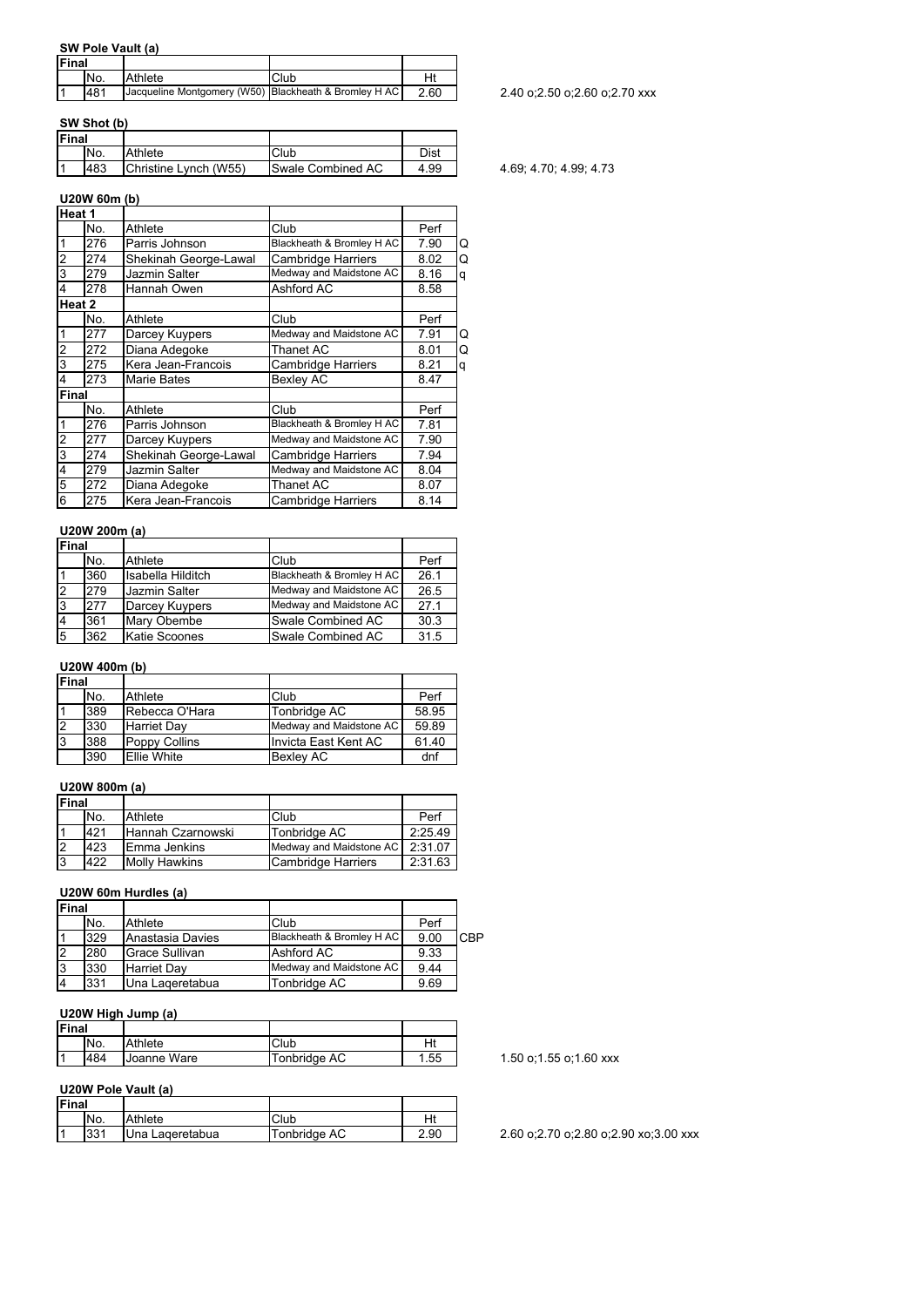## **U20W Long Jump (b)**

| <b>Final</b> |     |               |              |      |             |
|--------------|-----|---------------|--------------|------|-------------|
|              | No. | Athlete       | Club         | Dist |             |
|              | 272 | Diana Adegoke | Thanet AC    | 5.43 | <b>ICBP</b> |
|              | 484 | Joanne Ware   | Tonbridge AC | 5.11 |             |

nj; nj; 5.35; 5.43 5.11; nj; 5.02; 5.03

# **U20W Triple Jump (a)**

| <b>Final</b> |     |                  |                           |       |
|--------------|-----|------------------|---------------------------|-------|
|              | No. | Athlete          | Club                      | Dist  |
|              | 280 | Grace Sullivan   | Ashford AC                | 11.65 |
|              | 329 | Anastasia Davies | Blackheath & Bromley H AC | 11 14 |
| 13           | 484 | Joanne Ware      | Tonbridge AC              | 10.85 |

## **U20W Shot (b)**

| <b>Final</b> |     |                       |                           |       |
|--------------|-----|-----------------------|---------------------------|-------|
|              | No. | Athlete               | Club                      | Dist  |
|              | 488 | Divine Oladipo        | Blackheath & Bromley H AC | 12.09 |
| 2            | 278 | Hannah Owen           | Ashford AC                | 9.49  |
| 3            | 489 | Anika Olalere         | <b>Cambridge Harriers</b> | 9.40  |
|              | 487 | Rebecca Cock          | Ashford AC                | 6.55  |
| 5            | 362 | <b>Katie Scoones</b>  | Swale Combined AC         | 6.36  |
| 6            | 490 | <b>Chloe Williams</b> | Thanet AC                 | 6.13  |

# **U17W 60m (b)**

| Heat 1                  |        |                        |                           |                   |   |
|-------------------------|--------|------------------------|---------------------------|-------------------|---|
|                         | No.    | Athlete                | Club                      | Perf              |   |
| 1                       | 290    | Taiwo Eyiowuawi        | <b>Bexley AC</b>          | 8.39              | Q |
| 1                       | 292    | Sophia Harper          | Blackheath & Bromley H AC | 8.51              | Q |
| $\overline{3}$          | 284    | Eleanor Callaghan-Inge | Medway and Maidstone AC   | 8.61              | Q |
| $\overline{4}$          | 332    | Faye Olszowka (T20)    | <b>Bexley AC</b>          | 8.65              | q |
| 5                       | 289    | Gabrielle Dalsan       | Blackheath & Bromley H AC | 8.78              |   |
| 6                       | 294    | Lola Koleosho          | S Factor Academy          | 12.11             |   |
|                         | Heat 2 |                        |                           |                   |   |
|                         | No.    | Athlete                | Club                      | Perf              |   |
| 1                       | 287    | Vera Chinedu           | <b>Cambridge Harriers</b> | 7.82              | Q |
| $\overline{a}$          | 299    | Katie Woolcott         | Blackheath & Bromley H AC | 8.09              | Q |
| $\overline{3}$          | 296    | Jade Oni               | Medway and Maidstone AC   | 8.52              | Q |
| $\overline{\mathbf{4}}$ | 300    | <b>Emily Worsfold</b>  | Cambridge Harriers        | 8.67              | q |
| 5                       | 286    | Amira Carew            | Tonbridge AC              | 8.85              |   |
| 6                       | 291    | <b>Emily Giardina</b>  | Thanet AC                 | 9.11              |   |
|                         | 281    | Antonia Alapafuja      | Blackheath & Bromley H AC | dnf               |   |
| Heat 3                  |        |                        |                           |                   |   |
|                         | No.    | Athlete                | Club                      | Perf              |   |
| 1                       | 288    | Magda Cienciala        | Blackheath & Bromley H AC | 7.90              | Q |
| 2                       | 298    | <b>Ellie Turner</b>    | Medway and Maidstone AC   | 8.13              | Q |
| 3                       | 282    | <b>Mhairi Brooks</b>   | Blackheath & Bromley H AC | 8.17              | Q |
| 4                       | 297    | Asha Root              | <b>Tonbridge AC</b>       | 8.32              | q |
| 5                       | 285    | Lauren Campbell        | Dartford Harriers AC      | 8.87              |   |
| 6                       | 283    | Laura Brown            | S Factor Academy          | 9.10              |   |
|                         | 295    | Nejma Nassman          | Tonbridge AC              | disq              |   |
| S/F 1                   |        |                        |                           |                   |   |
|                         | No.    | Athlete                | Club                      | Perf              |   |
| 1                       | 287    | Vera Chinedu           | Cambridge Harriers        | 7.71              | Q |
| $\overline{2}$          | 298    | <b>Ellie Turner</b>    | Medway and Maidstone AC   | 8.07              | Q |
| $\overline{3}$          | 282    | <b>Mhairi Brooks</b>   | Blackheath & Bromley H AC | 8.08              | Q |
| 4                       | 290    | Taiwo Eyiowuawi        | <b>Bexley AC</b>          | 8.25              |   |
| 5                       | 284    | Eleanor Callaghan-Inge | Medway and Maidstone AC   | $8.\overline{44}$ |   |
| 6                       | 332    | Faye Olszowka (T20)    | <b>Bexley AC</b>          | 8.70              |   |
| <b>S/F 2</b>            |        |                        |                           |                   |   |
|                         | No.    | Athlete                | Club                      | Perf              |   |
| 1                       | 288    | Magda Cienciala        | Blackheath & Bromley H AC | 7.88              | Q |
| $\overline{c}$          | 299    | Katie Woolcott         | Blackheath & Bromley H AC | 7.99              | Q |
| $\overline{3}$          | 297    | Asha Root              | Tonbridge AC              | 8.13              | Q |
| 4                       | 296    | Jade Oni               | Medway and Maidstone AC   | 8.61              |   |
| 5                       | 300    | <b>Emily Worsfold</b>  | Cambridge Harriers        | 8.62              |   |
| 6                       | 292    | Sophia Harper          | Blackheath & Bromley H AC | 8.66              |   |
| Final                   |        |                        |                           |                   |   |
|                         | No.    | Athlete                | Club                      | Perf              |   |
| 1                       | 287    | Vera Chinedu           | Cambridge Harriers        | 7.68              |   |
| $\overline{c}$          | 288    | Magda Cienciala        | Blackheath & Bromley H AC | 7.88              |   |
| 3                       | 299    | Katie Woolcott         | Blackheath & Bromley H AC | 7.94              |   |
| 4                       | 298    | <b>Ellie Turner</b>    | Medway and Maidstone AC   | 8.05              |   |
| 5                       | 282    | <b>Mhairi Brooks</b>   | Blackheath & Bromley H AC | 8.06              |   |
| $\overline{6}$          | 297    | Asha Root              | Tonbridge AC              | 8.11              |   |

11.11; 11.44; 11.65; 11.65 2 329 Analys Blackheath & Bronch Ac 11.14; 10.76; 11.03; 10.95 10.85; 10.71; 10.63; nj

11.89; nj; 12.09; 12.03 8.17; 9.05; 9.12; 9.49 9.40, 9.04, 9.28; 8.21 6.17; 6.55; 6.35; 6.48  $6.36, 6.36, 6.27, 5.86$ 5.45; 5.96; nj; 6.13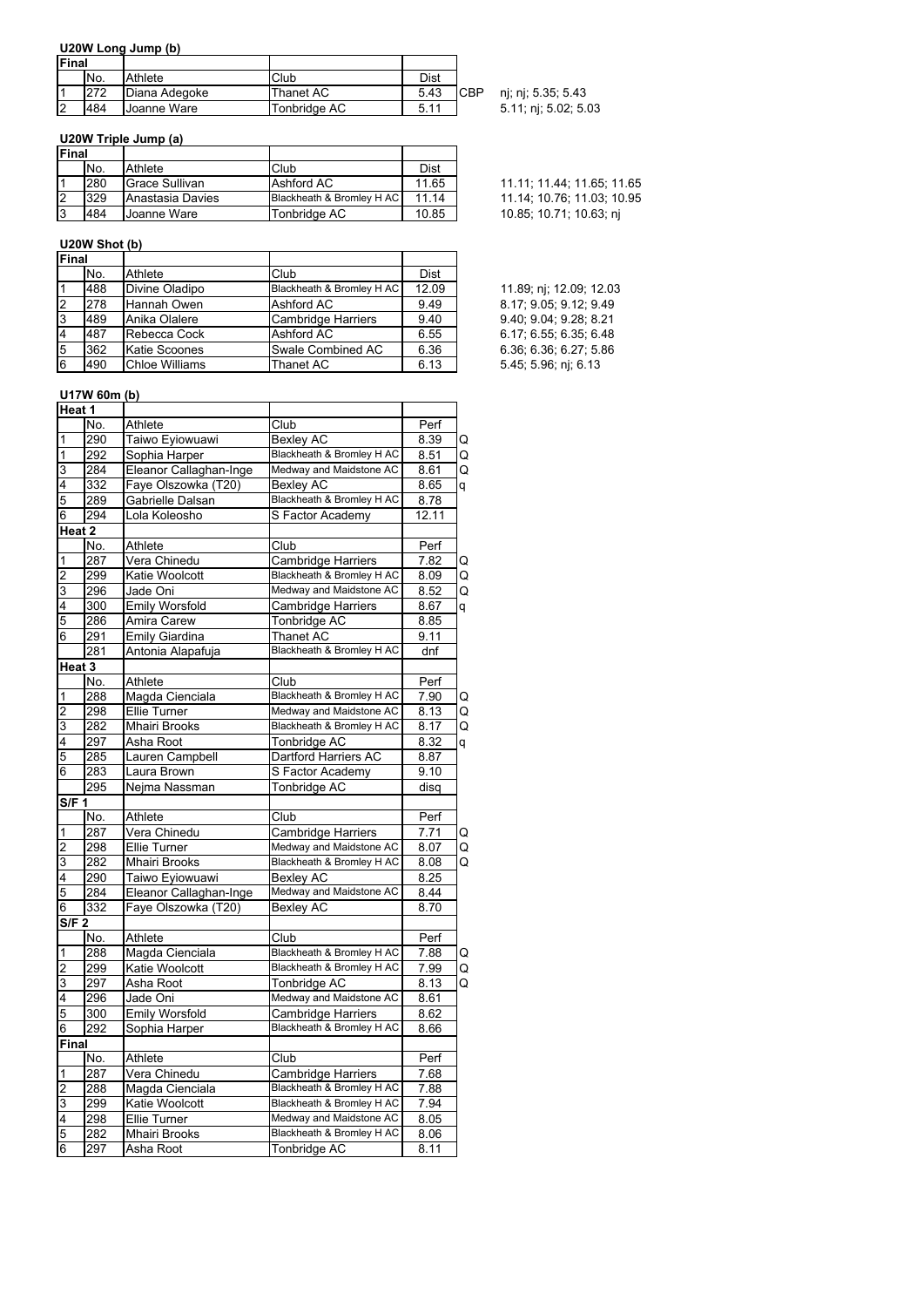#### **U17W Disability 60m (b)**

| Final |     |                     |                  |      |
|-------|-----|---------------------|------------------|------|
|       | No. | Athlete             | Club             | Perl |
|       | 332 | Faye Olszowka (T20) | <b>Bexley AC</b> | 8.65 |

## **U17W 200m (a)**

| Heat 1                  |     |                     |                           |       |   |
|-------------------------|-----|---------------------|---------------------------|-------|---|
|                         | No. | Athlete             | Club                      | Perf  |   |
| $\overline{1}$          | 298 | Ellie Turner        | Medway and Maidstone AC   | 26.7  | Q |
| $\overline{2}$          | 364 | Karina Harris       | Blackheath & Bromley H AC | 28.0  | q |
| 3                       | 336 | Alice English       | Swale Combined AC         | 28.9  |   |
| $\overline{\mathbf{4}}$ | 334 | Keeley Burdge       | Swale Combined AC         | 31.2  |   |
| Heat 2                  |     |                     |                           |       |   |
|                         | No. | Athlete             | Club                      | Perf  |   |
| $\mathbf{1}$            | 363 | Kehinde Eviowuawi   | <b>Bexley AC</b>          | 27.2  | Q |
| $\overline{\mathbf{c}}$ | 295 | Nejma Nassman       | Tonbridge AC              | 28.0  | q |
| 3                       | 332 | Fave Olszowka (T20) | <b>Bexley AC</b>          | 28.4  | q |
| <b>Final</b>            |     |                     |                           |       |   |
|                         | No. | Athlete             | Club                      | Perf  |   |
| $\overline{1}$          | 363 | Kehinde Eyiowuawi   | Bexley AC                 | 26.45 |   |
| $\overline{2}$          | 298 | Ellie Turner        | Medway and Maidstone AC   | 27.00 |   |
| 3                       | 295 | Nejma Nassman       | Tonbridge AC              | 27.64 |   |
| $\overline{4}$          | 364 | Karina Harris       | Blackheath & Bromley H AC | 27.91 |   |
| $\overline{5}$          | 332 | Faye Olszowka (T20) | <b>Bexley AC</b>          | 28.59 |   |
|                         |     |                     |                           |       |   |

## **U17W 300m (b)**

| U17W 300M (D) |     |                     |                           |       |  |
|---------------|-----|---------------------|---------------------------|-------|--|
| Final         |     |                     |                           |       |  |
|               | No. | Athlete             | Club                      | Perf  |  |
|               | 297 | Asha Root           | Tonbridge AC              | 43.19 |  |
| 2             | 392 | Jade Fitt           | <b>Cambridge Harriers</b> | 43.41 |  |
| Ι3            | 393 | <b>Grace Scopes</b> | Blackheath & Bromley H AC | 44.05 |  |
| 4             | 394 | <b>Monav Thomas</b> | <b>Cambridge Harriers</b> | 45.01 |  |
| 5             | 332 | Faye Olszowka (T20) | <b>Bexley AC</b>          | 46.05 |  |

#### **U17W 800m (a)**

| Final |     |                |                           |         |
|-------|-----|----------------|---------------------------|---------|
|       | No. | Athlete        | Club                      | Perf    |
|       | 427 | Kelsi Cornish  | Blackheath & Bromley H AC | 2:25.89 |
|       | 424 | Lara Atkinson  | Cambridge Harriers        | 2:28.25 |
| 3     | 425 | Karrianne Bell | Medway and Maidstone AC   | 2:48.82 |
|       | 426 | Phoebe Cooper  | <b>Bexlev AC</b>          | 2:55.42 |

# **U17W 60m Hurdles (a)**

| Final |     |                      |                    |       |
|-------|-----|----------------------|--------------------|-------|
|       | No. | Athlete              | Club               | Perf  |
|       | 337 | Rachael Gilby        | Tonbridge AC       | 9.49  |
|       | 333 | Michelina Ashong     | Cambridge Harriers | 9.78  |
| 3     | 336 | <b>Alice English</b> | Swale Combined AC  | 10.25 |
| 14    | 286 | Amira Carew          | Tonbridge AC       | 10.63 |
| 5     | 334 | <b>Keeley Burdge</b> | Swale Combined AC  | 12.00 |

#### **U17W 1000m Walk (a)**

| <b>Final</b> |     |                        |                    |      |
|--------------|-----|------------------------|--------------------|------|
|              | No. | Athlete                | Club               | Per  |
|              | 448 | <b>IEvelvn Butcher</b> | Cambridge Harriers | 4:57 |
|              |     |                        |                    |      |

# **U17W High Jump (a)**

| <b>IFinal</b> |     |                         |                         |      |                 |             |
|---------------|-----|-------------------------|-------------------------|------|-----------------|-------------|
|               | No. | Athlete                 | Club                    | Ht   |                 |             |
|               | 296 | Jade Oni                | Medway and Maidstone AC | 1.65 | $\mathsf{ICBP}$ | $1.50 x$ o: |
|               | 492 | <b>Rebecca Hawkins</b>  | <b>Bexley AC</b>        | 1.65 |                 | $1.55$ o:1  |
| Ι3            | 493 | Elena Trebino           | Tonbridge AC            | 1.35 |                 | $1.25$ o:1  |
|               | 491 | <b>Jasmine Anderson</b> | Dartford Harriers AC    | nhr  |                 | $1.25$ xxx  |

#### **U17W Pole Vault (a)**

| <b>Final</b> |     |               |            |      |
|--------------|-----|---------------|------------|------|
|              | No. | Athlete       | Club       | Ht   |
| ا - ا        | 335 | Leia Desseaux | Ashford AC | $-1$ |

## **U17W Long Jump (b)**

| Final |     |                  |                           |             |
|-------|-----|------------------|---------------------------|-------------|
|       | No. | Athlete          | Club                      | <b>Dist</b> |
|       | 495 | Eloise Harvey    | Dartford Harriers AC      | 5.09        |
|       | 337 | Rachael Gilby    | Tonbridge AC              | 4.94        |
| ι3    | 491 | Jasmine Anderson | Dartford Harriers AC      | 4.51        |
|       | 292 | Sophia Harper    | Blackheath & Bromley H AC | 4.42        |
| 5     | 493 | Elena Trebino    | Tonbridge AC              | 4.24        |
| 6     | 291 | Emily Giardina   | Thanet AC                 | 4.22        |

#### **U17W Disability Long Jump (b)**

 $1.50$  xo;1.55 o;1.60 o;1.65 o;1.68 xxx 1.55 o;1.60 xo;1.65 xo;1.68 xxx 1.25 o;1.30 xo;1.35 xo;1.40 xxx<br>1.25 xxx

2.30 o;2.40 o;2.50 o;2.60 o;2.70 xo;2.80 xxx

nj; 4.87; 5.09; nj  $4.84; 4.70; 4.71; 4.94$ 4.48; 4.44; 4.38; 4.51 4.28; 4.32; 4.42; 4.34 4.19, 3.95; 4.24; 4.11 nj; 4.22; 4.07; 4.10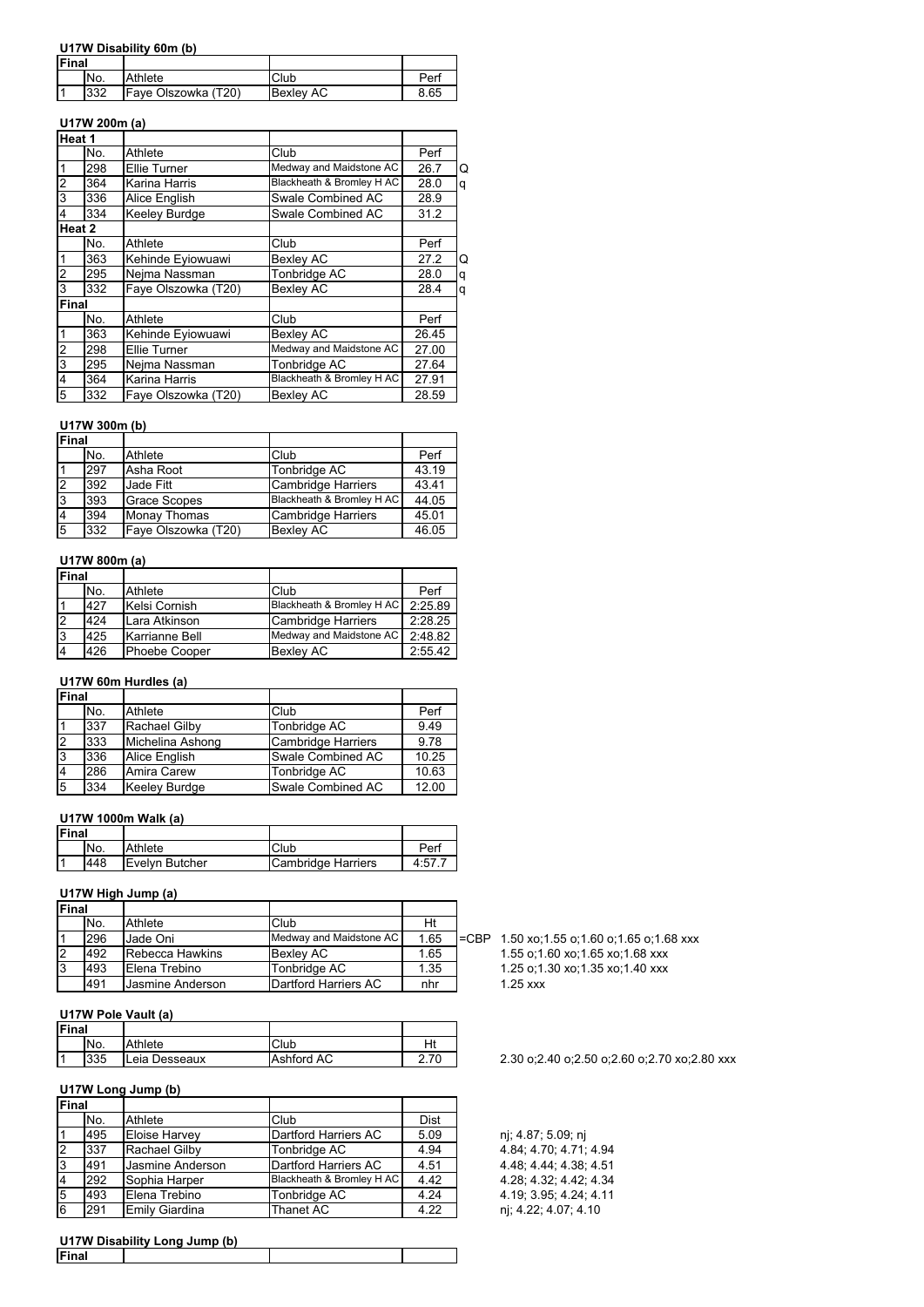|   | No. | Athlete             | Club             |  |
|---|-----|---------------------|------------------|--|
| 1 | 332 | Faye Olszowka (T20) | <b>Bexley AC</b> |  |

## **U17W Triple Jump (a)**

| <b>IFinal</b>  |     |                          |                           |       |                            |
|----------------|-----|--------------------------|---------------------------|-------|----------------------------|
|                | No. | Athlete                  | Club                      | Dist  |                            |
|                | 495 | <b>Eloise Harvey</b>     | Dartford Harriers AC      | 10.82 | nj; nj; 10.82; nj          |
| 12             | 364 | Karina Harris            | Blackheath & Bromley H AC | 10.62 | 10.38; 10.62; 10.39; 10.60 |
| IЗ             | 491 | Jasmine Anderson         | Dartford Harriers AC      | 9.89  | 9.74; nj; 9.89; 9.84       |
| $\overline{4}$ | 285 | Lauren Campbell          | Dartford Harriers AC      | 9.63  | 9.57; 9.43; 9.63; ni       |
| 5              | 336 | Alice English            | Swale Combined AC         | 9.45  | 8.84; 8.90; 9.45; ni       |
| 16             | 498 | <b>Titilola Williams</b> | Swale Combined AC         | 9.16  | 7.77; 8.76; 9.16; 8.29     |

# **U17W Shot (b)**

| <b>Final</b> |     |                |                           |       |
|--------------|-----|----------------|---------------------------|-------|
|              | No. | Athlete        | Club                      | Dist  |
|              | 499 | Eloise Locke   | Blackheath & Bromley H AC | 12.88 |
|              | 291 | Emily Giardina | Thanet AC                 | 7 44  |

#### **U15G 60m (b)**

| Heat 1                  |                  |                         |                           |      |   |
|-------------------------|------------------|-------------------------|---------------------------|------|---|
|                         | No.              | Athlete                 | Club                      | Perf |   |
| 1                       | 303              | Shiann Brock-Walters    | <b>Cambridge Harriers</b> | 8.13 | Q |
| $\overline{c}$          | 309              | Connie Lamplugh         | Medway and Maidstone AC   | 8.54 | Q |
| 3                       | 315              | Kamiyla Robinson-Pascal | Blackheath & Bromley H AC | 8.66 | Q |
| 4                       | 302              | Lani Bakewell           | Blackheath & Bromley H AC | 8.91 | q |
| 5                       | 301              | Rashindah Ayinbode      | Blackheath & Bromley H AC | 9.21 |   |
| 6                       | 321              | Katie Westpfel          | Blackheath & Bromley H AC | 9.76 |   |
|                         | Heat 2           |                         |                           |      |   |
|                         | No.              | Athlete                 | Club                      | Perf |   |
| 1                       | 304              | Chanelle Cole           | Dartford Harriers AC      | 8.53 | Q |
| $\overline{2}$          | 311              | <b>Holly Mpassy</b>     | Blackheath & Bromley H AC | 8.55 | Q |
| 3                       | 319              | Renay Thomas            | <b>Cambridge Harriers</b> | 8.60 | Q |
| 4                       | 320              | <b>Abigail Walters</b>  | Medway and Maidstone AC   | 8.87 | q |
| 5                       | 307              | Greta Elliott           | Blackheath & Bromley H AC | 8.98 |   |
|                         | Heat 3           |                         |                           |      |   |
|                         | No.              | Athlete                 | Club                      | Perf |   |
| 1                       | 318              | Mary Schouvaloff        | Cambridge Harriers        | 8.36 | Q |
| $\overline{c}$          | 314              | Maisie Rixon            | Medway and Maidstone AC   | 8.51 | Q |
| 3                       | 322              | Kaliyah Young           | Medway and Maidstone AC   | 8.57 | Q |
| 4                       | 313              | Rahmat Ottun            | Blackheath & Bromley H AC | 8.78 | q |
| 5                       | 312              | Hollie Newman           | Medway and Maidstone AC   | 9.41 |   |
| 6                       | 308              | Kiara Hurst             | <b>Cambridge Harriers</b> | 9.64 |   |
| S/F 1                   |                  |                         |                           |      |   |
|                         | No.              | Athlete                 | $\overline{\text{Cl}}$ ub | Perf |   |
| 1                       | $\overline{318}$ | Mary Schouvaloff        | <b>Cambridge Harriers</b> | 8.25 | Q |
| $\overline{c}$          | 319              | <b>Renay Thomas</b>     | <b>Cambridge Harriers</b> | 8.46 | Q |
| 3                       | 314              | Maisie Rixon            | Medway and Maidstone AC   | 8.53 | Q |
| 4                       | 311              | <b>Holly Mpassy</b>     | Blackheath & Bromley H AC | 8.59 |   |
| 5                       | 313              | Rahmat Ottun            | Blackheath & Bromley H AC | 8.73 |   |
|                         | 320              | Abigail Walters         | Medway and Maidstone AC   | dns  |   |
| S/F <sub>2</sub>        |                  |                         |                           |      |   |
|                         | No.              | Athlete                 | Club                      | Perf |   |
| 1                       | 303              | Shiann Brock-Walters    | Cambridge Harriers        | 8.11 | Q |
| $\overline{c}$          | 309              | Connie Lamplugh         | Medway and Maidstone AC   | 8.54 | Q |
| 3                       | 304              | <b>Chanelle Cole</b>    | Dartford Harriers AC      | 8.58 | Q |
| 4                       | 322              | Kaliyah Young           | Medway and Maidstone AC   | 8.62 |   |
| 5                       | 302              | Lani Bakewell           | Blackheath & Bromley H AC | 8.82 |   |
| 6                       | 315              | Kamiyla Robinson-Pascal | Blackheath & Bromley H AC | 8.83 |   |
| Final                   |                  |                         |                           |      |   |
|                         | No.              | Athlete                 | Club                      | Perf |   |
| 1                       | 303              | Shiann Brock-Walters    | Cambridge Harriers        | 8.12 |   |
| $\overline{\mathbf{c}}$ | 318              | Mary Schouvaloff        | <b>Cambridge Harriers</b> | 8.18 |   |
| 3                       | 319              | Renay Thomas            | Cambridge Harriers        | 8.37 |   |
| 4                       | 314              | Maisie Rixon            | Medway and Maidstone AC   | 8.50 |   |
| 5                       | 322              | Kaliyah Young           | Medway and Maidstone AC   | 8.55 |   |
| 6                       | 309              | Connie Lamplugh         | Medway and Maidstone AC   | 8.59 |   |

## **U15G 200m (a)**

| Heat 1         |     |                             |                           |       |    |
|----------------|-----|-----------------------------|---------------------------|-------|----|
|                | No. | Athlete                     | Club                      | Perf  |    |
|                | 303 | <b>Shiann Brock-Walters</b> | <b>Cambridge Harriers</b> | 27.06 | ΙQ |
| $\overline{2}$ | 314 | Maisie Rixon                | Medway and Maidstone AC   | 27.75 | q  |
| $\overline{3}$ | 368 | Eva Stephanou               | Blackheath & Bromley H AC | 29.99 |    |
| 4              | 307 | <b>Greta Elliott</b>        | Blackheath & Bromley H AC | 30.49 |    |
| Heat 2         |     |                             |                           |       |    |
|                | No. | Athlete                     | Club                      | Perf  |    |
|                | 316 | <b>Emily Russell</b>        | Thanet AC                 | 27.98 | Q  |
| $\overline{2}$ | 310 | Lucy Maunders               | Medway and Maidstone AC   | 28.43 |    |
| $\overline{3}$ | 366 | <b>Isabel Lloyd</b>         | Medway and Maidstone AC   | 28.96 |    |
| $\overline{4}$ | 306 | Zara Edeleanu               | Medway and Maidstone AC   | 29.07 |    |

 $\begin{array}{c} \begin{array}{c} 1 \end{array} \end{array}$  3.21; 3.10; 2.92; 3.39

12.85; 12.72; 12.50; 12.88 7.22; 6.88; 7.01; 7.44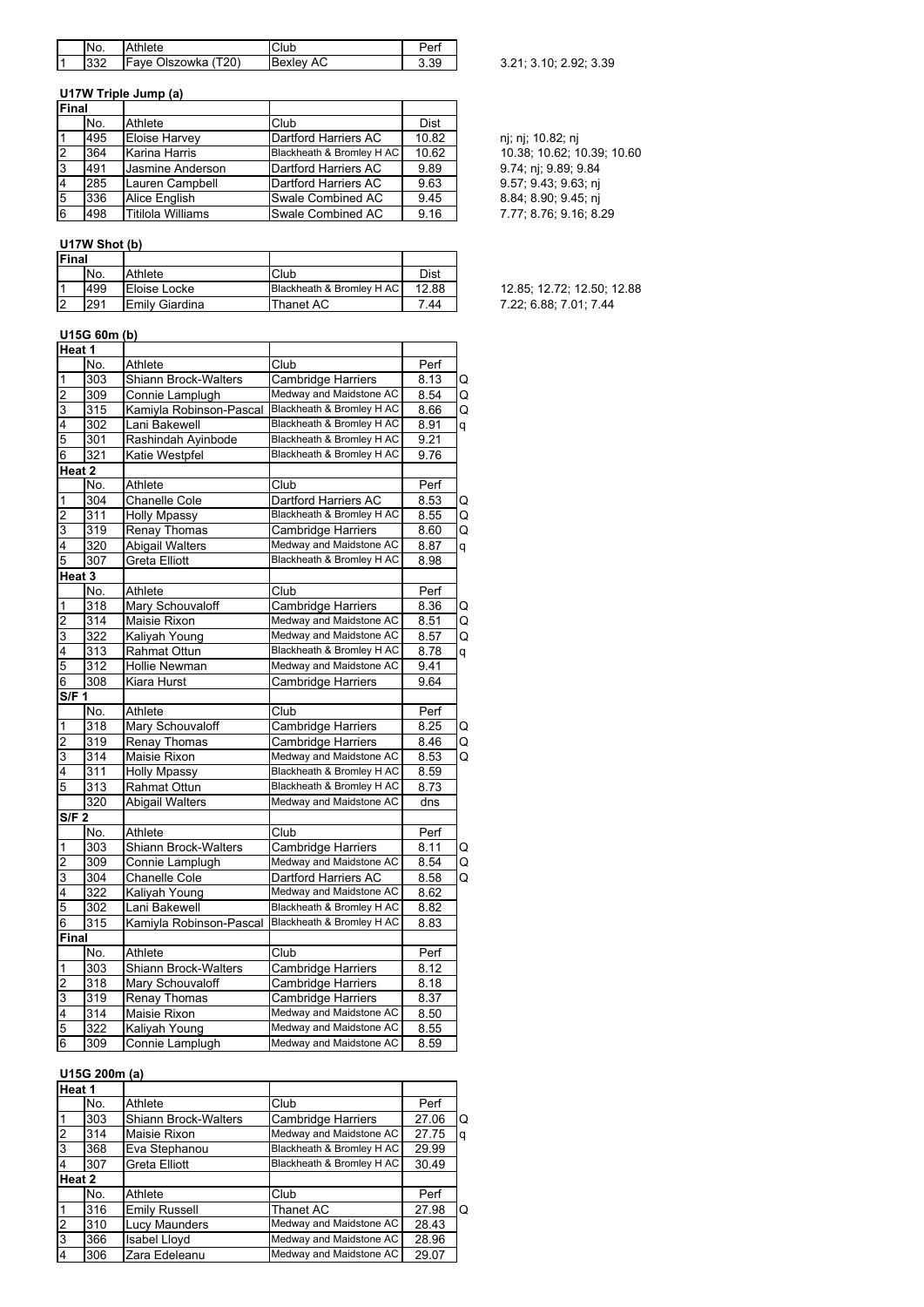| 5      | 304 | Chanelle Cole               | Dartford Harriers AC      | 29.41 |   |
|--------|-----|-----------------------------|---------------------------|-------|---|
| Heat 3 |     |                             |                           |       |   |
|        | No. | Athlete                     | Club                      | Perf  |   |
|        | 322 | Kaliyah Young               | Medway and Maidstone AC   | 27.72 | O |
| 2      | 340 | Erin Moses                  | <b>Thanet AC</b>          | 28.20 | q |
| 3      | 367 | Chloe Morford               | Dartford Harriers AC      | 28.29 | q |
| 4      | 317 | <b>Abigail Saver</b>        | Thanet AC                 | 30.12 |   |
| Final  |     |                             |                           |       |   |
|        | No. | Athlete                     | Club                      | Perf  |   |
|        | 303 | <b>Shiann Brock-Walters</b> | <b>Cambridge Harriers</b> | 27.03 |   |
| 2      | 316 | <b>Emily Russell</b>        | Thanet AC                 | 27.54 |   |
| 3      | 314 | Maisie Rixon                | Medway and Maidstone AC   | 27.69 |   |
| 4      | 340 | Erin Moses                  | Thanet AC                 | 28.27 |   |
|        | 322 | Kaliyah Young               | Medway and Maidstone AC   | disg  |   |
|        | 367 | Chloe Morford               | Dartford Harriers AC      | dns   |   |
|        |     |                             |                           |       |   |

## **U15G 300m (b)**

| <b>IFinal</b> |     |                 |                           |       |
|---------------|-----|-----------------|---------------------------|-------|
|               | No. | Athlete         | Club                      | Perf  |
|               | 397 | Rebekah O'Brien | Tonbridge AC              | 44.6  |
|               | 396 | Zoe Martial     | Blackheath & Bromley H AC | 47 14 |

## **U15G 800m (a)**

| Final          |     |                     |                                   |        |
|----------------|-----|---------------------|-----------------------------------|--------|
|                | No. | Athlete             | Club                              | Perf   |
| ا 1            | 366 | <b>Isabel Llovd</b> | Medway and Maidstone AC   2:38.22 |        |
| $\overline{2}$ | 314 | Maisie Rixon        | Medway and Maidstone AC           | 3:34.8 |

## **U15G 1500m (b)**

| Final |     |                   |                                     |              |  |
|-------|-----|-------------------|-------------------------------------|--------------|--|
|       | No. | Athlete           | Club                                | Perf         |  |
|       | 442 | Alexandra Millard | Invicta East Kent AC                | 5:02.62 NCBP |  |
|       | 443 | Jessica Neal      | Blackheath & Bromley H AC 5:07.35   |              |  |
| 13    | 444 | Lily Tappenden    | Blackheath & Bromley H AC   5:14.68 |              |  |

## **U15G 60m Hurdles (a)**

| Final          |     |                      |                         |       |
|----------------|-----|----------------------|-------------------------|-------|
|                | No. | Athlete              | Club                    | Perf  |
|                | 340 | <b>Erin Moses</b>    | Thanet AC               | 9.59  |
| 2              | 309 | Connie Lamplugh      | Medway and Maidstone AC | 9.62  |
| Iз             | 305 | Jade Curtis          | Ashford AC              | 9.93  |
| $\overline{4}$ | 322 | Kaliyah Young        | Medway and Maidstone AC | 10.11 |
| 5              | 310 | <b>Lucy Maunders</b> | Medway and Maidstone AC | 10.26 |
| 16             | 317 | <b>Abigail Saver</b> | Thanet AC               | 10.50 |

## **U15G 1000m Walk (a)**

| <b>Final</b> |     |                      |                         |        |
|--------------|-----|----------------------|-------------------------|--------|
|              | No. | Athlete              | Club                    | Perf   |
|              | 450 | Suki Lv              | Cambridge Harriers      | 5:01.6 |
| 12           | 449 | <b>Beatrice Fury</b> | Medway and Maidstone AC | 5:32.7 |

## **U15G High Jump (b)**

| lFinal         |     |                        |                         |      |
|----------------|-----|------------------------|-------------------------|------|
|                | No. | Athlete                | Club                    | Ht   |
|                | 397 | Rebekah O'Brien        | Tonbridge AC            | 1.50 |
| $\overline{2}$ | 305 | Jade Curtis            | Ashford AC              | 1.50 |
| 3              | 322 | Kaliyah Young          | Medway and Maidstone AC | 1.50 |
| 3              | 339 | <b>Lauren Farley</b>   | Medway and Maidstone AC | 1.50 |
| 5              | 314 | Maisie Rixon           | Medway and Maidstone AC | 1.40 |
| 6              | 320 | <b>Abigail Walters</b> | Medway and Maidstone AC | 1.35 |
|                | 500 | Elise Hinde            | Swale Combined AC       | 1.20 |

#### **U15G Pole Vault (a)**

| Final |     |                     |                           |      |            |
|-------|-----|---------------------|---------------------------|------|------------|
|       | No. | Athlete             | Club                      | Ht   |            |
|       | 503 | Lois Warden         | Bexlev AC                 | 3.15 | <b>CBP</b> |
|       | 502 | <b>IErin Thomas</b> | Bexlev AC                 | 2.90 |            |
| 3     | 501 | Eleanor Barrett     | Blackheath & Bromley H AC | 2.80 |            |

1.35 o;1.40 o;1.45 xo;1.50 o;1.55 xxx

1.50 xxo;1.55 xxx

1.30 o;1.35 -;1.40 o;1.45 xo;1.50 xxo;1.55 xxx

1.40 xo;1.45 o;1.50 xxo;1.55 xxx

1.25 o;1.30 o;1.35 o;1.40 xo

1.20 o;1.25 o;1.30 o;1.35 xo;1.40 xxx 1.15 o;1.20 xo;1.25 xxx

2.90 o;3.01 o;3.15 o;3.25 xxx 2.60 xo;2.70 o;2.80 xxo;2.90 o;3.01 xxx 2.30 o;2.40 o;2.50 o;2.60 o;2.70 o;2.80 o;2.90 xxx